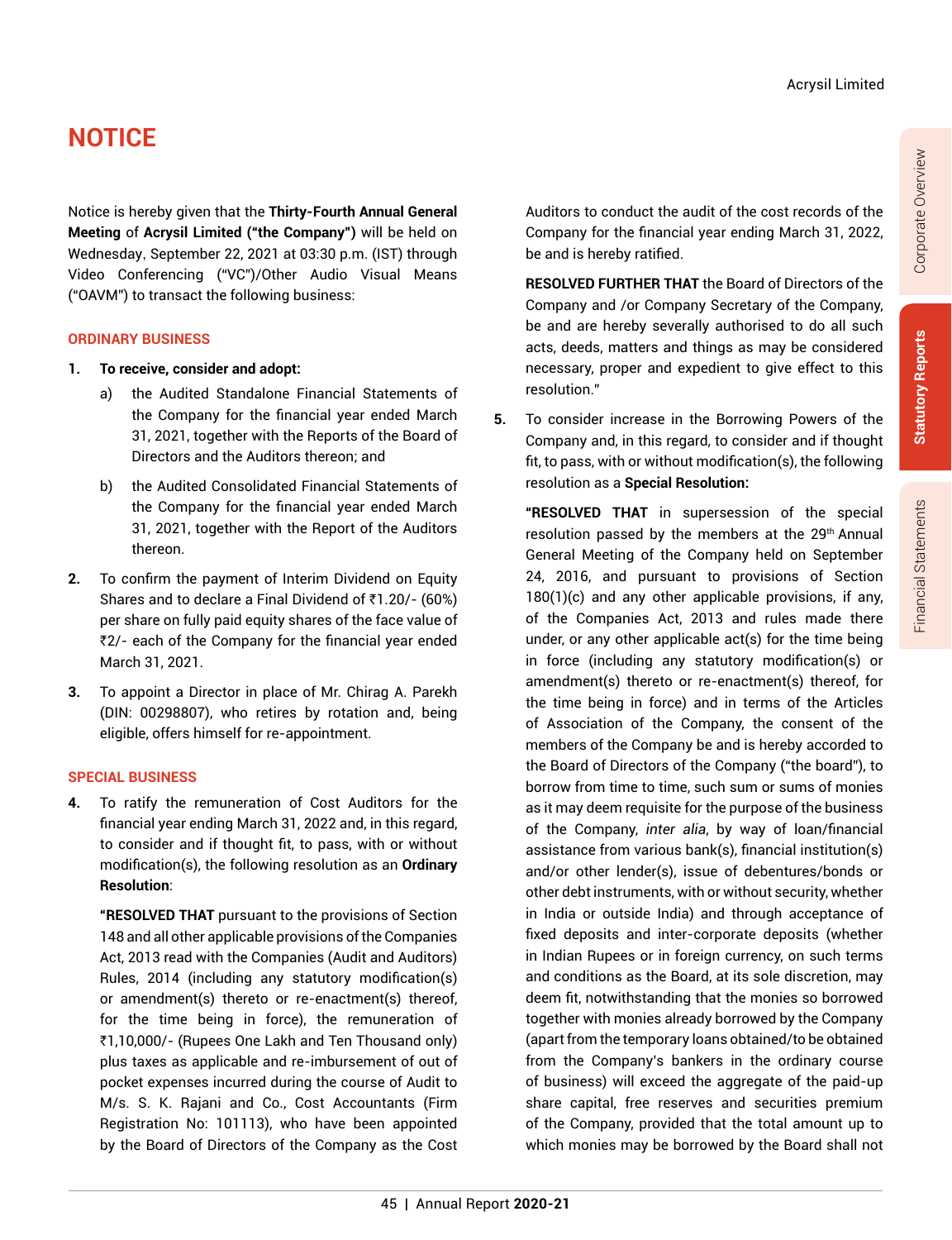

exceed a sum of ₹250 Crore (Rupees Two hundred and fifty Crore only) at any point of time.

**RESOLVED FURTHER THAT** the Board be and is hereby authorised to do all such acts, deeds, matters and things as may be required to be done to give effect to the above resolution.

**6.** To create a charge/security on the assets with respect to borrowing, consider and in this regard, to consider and if thought fit, to pass, with or without modification(s), the following resolution as a **Special Resolution**:

**"RESOLVED THAT** in supersession of the special resolution passed by the members at the 29<sup>th</sup> Annual General Meeting of the Company held on September 24, 2016, and pursuant to the provisions of Section 180(1)(a) and other applicable provisions, if any, of the Companies Act, 2013, and rules made there under, or any other applicable act(s) for the time being in force (including any statutory modification(s) or amendment(s) thereto or re-enactment(s) thereof, for the time being in force) and in terms of the Articles of Association of the Company, the consent of the members of the Company be and is hereby accorded to the Board of Directors of the Company ('the Board'), to create from time to time such charges, mortgages, liens, hypothecations and/ or other securities in addition to the existing charges, mortgages, liens and hypothecations and/or other securities, if any, created by the Company, on such terms and conditions as the Board at its sole discretion may deem fit, on the Company's assets and properties, both present and future whether movable and immovable, including the whole or substantially the whole of the Company's undertaking or undertakings, in favour of Bank(s), Financial Institution(s), and/or other lender(s), fixed deposit trustee, debenture trustee, security trustee as may be agreed to by the Board, for the purpose of securing repayment of any loans/financial assistance or debentures or bonds or other instruments issued to the public and/or on private placement basis and/or in any other manner (whether in Rupees or in foreign currency), subject to a maximum amount of ₹250 Crore (Rupees Two hundred and fifty Crore only).

**RESOLVED FURTHER THAT** the Board be and is hereby authorised to negotiate and finalise the terms and conditions, agreements, deeds and documents for creating the said mortgages, charges, liens, hypothecation and/or other securities and to do and perform all such acts, deeds, matters or things as may be necessary, proper, expedient or desirable to give effect to this resolution."

**7.** To re-appoint Mr. Chirag A. Parekh (DIN: 00298807) as Managing Director and in this regard, to consider and if thought fit, to pass, with or without modification(s), the following resolution as a **Special Resolution**:-

**"RESOLVED THAT** in supersession of the special resolution passed earlier at the 32<sup>nd</sup> Annual General Meeting held on September 13, 2019 for the un-expired period of his term of appointment i.e. from November 1, 2021 to October 31, 2022 and in accordance with the provisions of Sections 196, 197, 198 and 203 read with Schedule V and other applicable provisions, if any, of the Companies Act, 2013 and the Companies (Appointment and Remuneration of Managerial Personnel) Rules, 2014 (including any statutory modification(s) or reenactment(s) thereof for the time being in force) and Articles of Association of the Company and subject to such other approvals, permissions and sanctions, as may be required, approval of the members be and is hereby accorded for the re-appointment of Mr. Chirag A. Parekh (DIN: 00298807) as Managing Director of the Company, for a period of 3 (three) years with effect from November 1, 2021, liable to retire by rotation, on the terms and conditions including payment of remuneration as set out in the Statement annexed to the Notice convening this Meeting, with liberty to the Board of Directors (hereinafter referred to as "the Board" which term shall be deemed to include Nomination and Remuneration Committee of the Board) to alter and vary the terms and conditions of the said re-appointment and/ or remuneration as it may deem fit and as may be acceptable to Mr. Chirag A. Parekh.

**RESOLVED FURTHER THAT** the Board be and is hereby authorised to do all acts and take all such steps as may be necessary, proper or expedient to give effect to this resolution."

#### **8. Issue of securities to Qualified Institutional Buyers**

To consider and if thought fit, to pass the following resolution as a **Special Resolution**: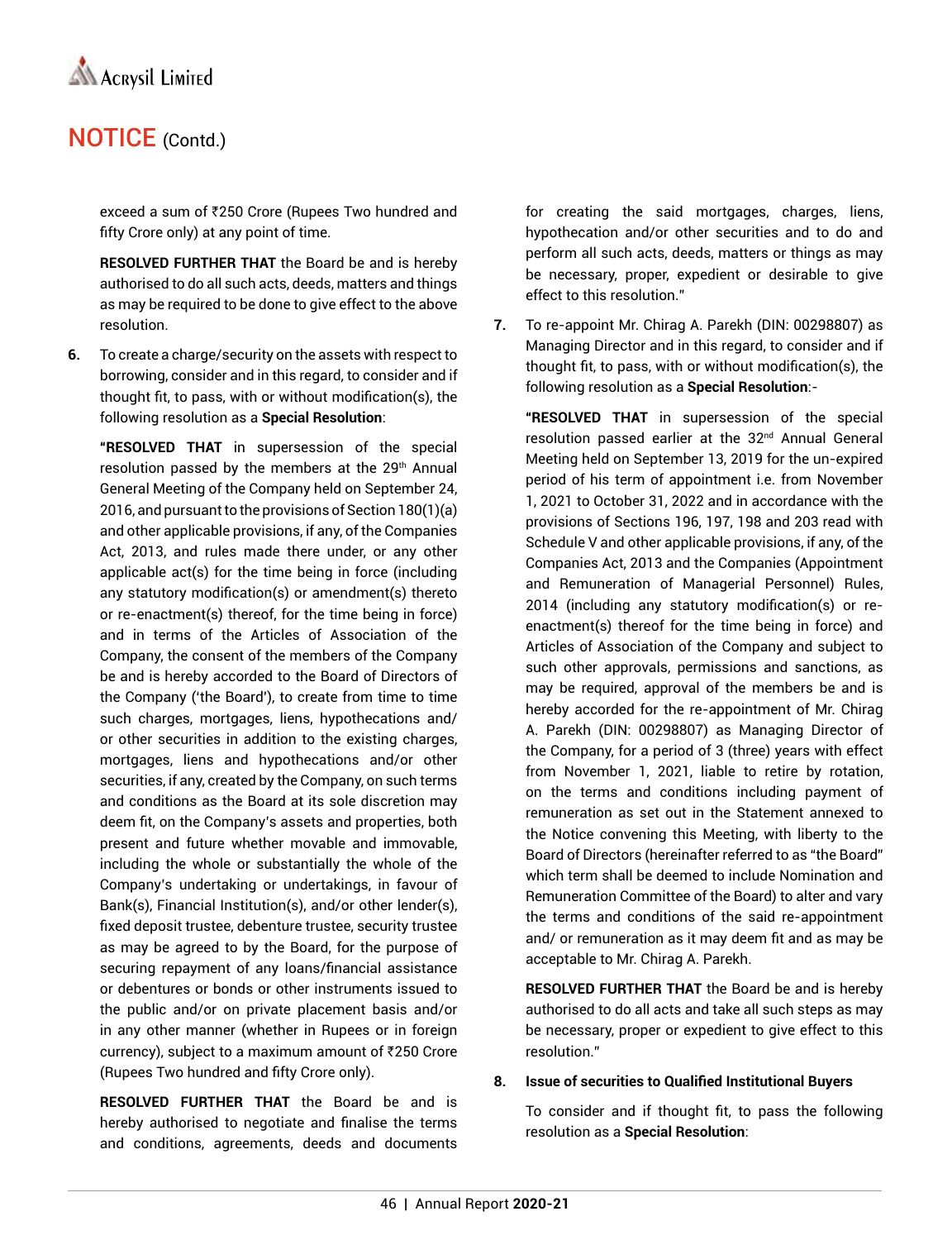"**RESOLVED THAT** subject to the approval of the shareholders of the Company ("Members") by way of a special resolution and pursuant to the applicable provisions of Sections 23, 42, 62, 71, 179 and other applicable provisions, if any, of the Companies Act, 2013, as amended (the "Companies Act") and the rules enacted thereunder including the Companies (Prospectus and Allotment of Securities) Rules, 2014 and the Companies (Share Capital and Debentures) Rules, 2014 including any amendment(s) thereto or re-enactment(s) thereof, the relevant provisions of the Memorandum and Articles of Association of the Company and in accordance with the applicable provisions of the Securities and Exchange Board of India (Issue of Capital and Disclosure Requirements) Regulations, 2018 including any amendment(s), modification(s), variation(s) or reenactment(s) thereof including regulations for qualified institutions placement contained in Chapter VI of the Securities and Exchange Board of India (Issue of Capital and Disclosure Requirements) Regulations, 2018 (hereinafter referred to as "SEBI ICDR Regulations"), the Securities and Exchange Board of India (Listing Obligations and Disclosure Requirements) Regulations, 2015, as amended, and the uniform listing agreements entered with the BSE Limited and the National Stock Exchange of India Limited (collectively referred to as "Stock Exchanges"), the applicable provisions of the Foreign Exchange Management Act, 1999, including any amendment(s), statutory modification(s), variation(s) or re-enactment(s) thereof ("FEMA"), the extant Consolidated Foreign Direct Investment Policy issued by the Department of Industrial Policy & Promotion, as amended and replaced from time to time ("FDI Policy") and the Foreign Exchange Management (Transfer or Issue of Security by a Person Resident Outside India) Regulations, 2017, and such other applicable rules, regulations, guidelines, notifications, circulars and clarifications issued/to be issued thereon by the Government of India ("GOI"), Ministry of Corporate Affairs ("MCA"), the Reserve Bank of India ("RBI"), the Securities and Exchange Board of India ("SEBI"), the Stock Exchanges where the equity shares of the Company of face value of  $Z/-$  each are listed and/ or any other regulatory/ statutory authorities under any other applicable law, from time to time (hereinafter singly or collectively referred to as the "Appropriate

terms, conditions, modifications, consents, sanctions and approvals of any of the Appropriate Authorities and guidelines and clarifications issued thereon from time to time and subject to such conditions and modifications as may be prescribed by any of them while granting such terms, conditions, modifications, approvals, permissions, consents and sanctions, which may be agreed to by the Board of Directors of the Company (hereinafter referred to as the "Board" which term shall be deemed to include any committee(s) constituted/ to be constituted by the Board, from time to time, to exercise its powers including powers conferred by this resolution), consent of the Board be and is hereby accorded to create, offer, issue and allot (including with provisions for reservations on firm and/ or competitive basis, or such part of issue and for such categories of persons as may be permitted) equity shares of face value of  $\overline{z}2/-$  each of the Company or other eligible securities defined under Regulation 171(a) of SEBI ICDR Regulations (hereinafter referred to as "Eligible Securities") to Qualified Institutional Buyers ("QIBs") as defined in SEBI ICDR Regulations through a Qualified Institutions Placement ("QIP''), pursuant to and in accordance with the provisions of Chapter VI of the SEBI ICDR Regulations, whether or not such QIBs are Members of the Company, on the basis of the placement document(s) and/or other letter or circular, at such time or times in one or more tranche or tranches, for cash at such a price or prices as the Board may deem fit including discount of up to 5 % on the floor price calculated as per Regulation 176 of SEBI ICDR Regulations, such that the total amount to be raised through issue of Equity Shares and/or Eligible Securities or in any combination thereof shall not exceed ₹150 Crore (Rupees One Hundred and Fifty Crore only), to be subscribed to in Indian and/or any foreign currency(ies) by all eligible investors, including but not limited to resident or non-resident/foreign investors (whether institutions and/or incorporated bodies and/or trusts or otherwise) /foreign portfolio investors/mutual funds/pension funds/venture capital funds/ banks/ alternate investment funds/ Indian and/or multilateral financial institutions/ insurance companies and any other category of persons or entities who are authorised to invest in Equity Shares and/or Eligible Securities of

Authorities") to the extent applicable and subject to the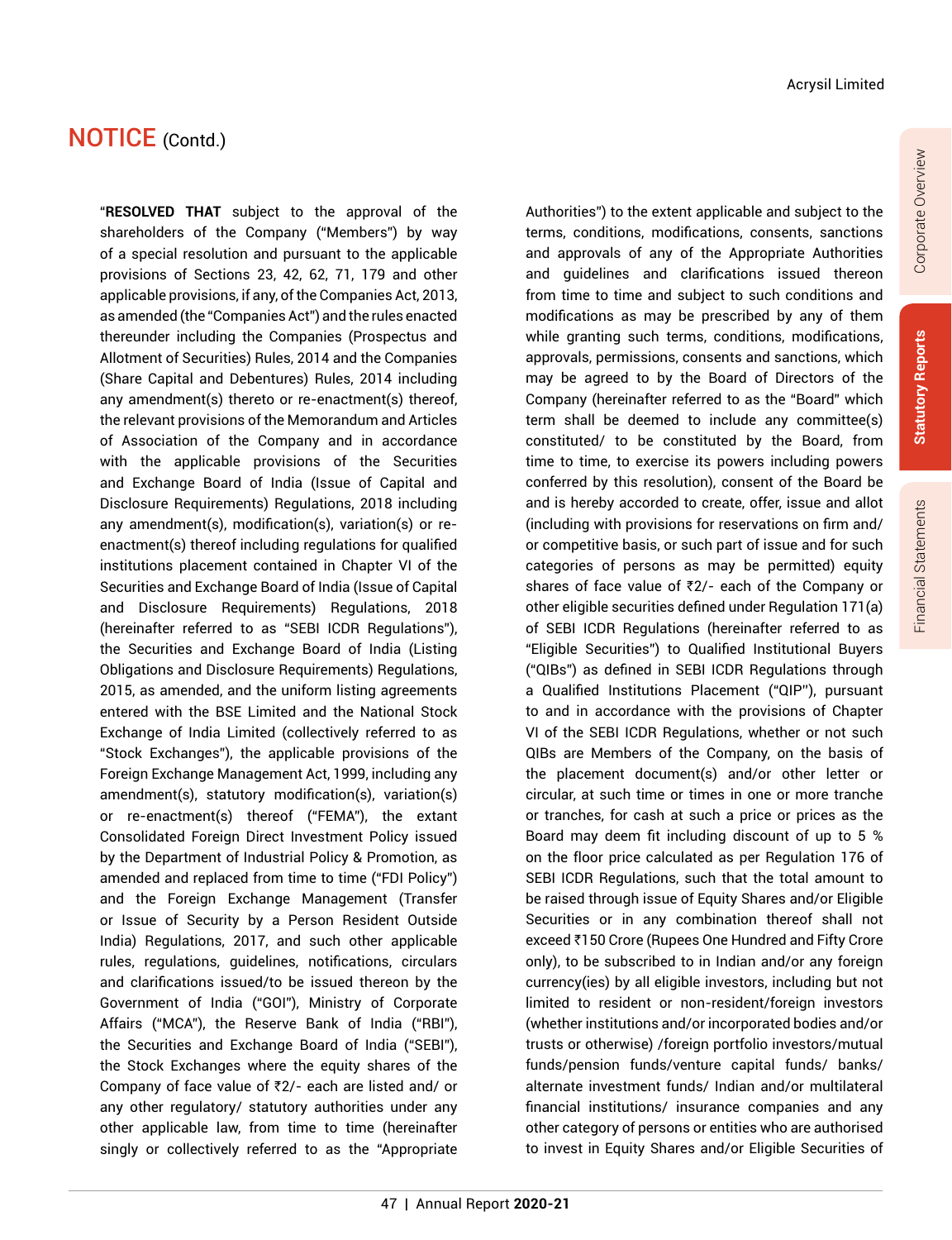

the Company as per extant regulations/ guidelines or any combination of the above as may be deemed appropriate by the Board in its absolute discretion in consultation with the book running lead managers and whether or not such investors are Members of the Company (collectively called "Investors"), to all or any of them, jointly or severally through a placement document, on such terms and conditions considering the prevailing market conditions and other relevant factors wherever necessary, including securities premium and green shoe option attached thereto, in one or more tranche or tranches, at such price or prices (at prevailing market price or at permissible discount or premium to market price in terms of applicable regulations) and on such terms and conditions at the Board's absolute discretion in consultation with the book running lead managers including the discretion to determine the categories of Investors, considering the prevailing market conditions and other relevant factors wherever necessary, to whom the offer, issue and allotment of Equity Shares and/ or Eligible Securities shall be made to the exclusion of others, in such manner and where necessary in consultation with the book running lead managers and/ or other advisors or otherwise on such terms and conditions and deciding of other terms and conditions like number of Equity Shares and/or Eligible Securities to be issued and allotted, fixing of record date or book closure, if required, as the Board may in its absolute discretion decide, in each case, subject to the applicable laws.

**RESOLVED FURTHER THAT** in case of issue and allotment of Equity Shares and/or Eligible Securities by way of QIP in terms of Chapter VI of the SEBI ICDR Regulations:

- (i) the allotment of the Equity Shares and/or Eligible Securities, subject to applicable laws, shall be completed within 365 days from the date of passing of the special resolution of the shareholders of the Company or such other time as may be allowed under the SEBI ICDR Regulations;
- (ii) the equity shares issued shall rank pari passu in all respects including entitlement to dividend, voting rights or otherwise with the existing equity shares of the Company in all respects as may be provided

under the terms of issue and in accordance with the placement document(s);

- (iii) the Equity Shares and/or Eligible Securities to be created, offered and issued shall be subject to the provisions of Memorandum and Articles of Association of the Company;
- (iv) no partly paid-up Equity Shares and/or Eligible Securities shall be issued/allotted;
- (v) in case of allotment of Equity Shares, the relevant date for the purpose of pricing of the equity shares to be issued, shall be the date of the meeting in which the Board or a committee thereof decides to open the proposed issue of equity shares, subsequent to the receipt of Members' approval in terms of provisions of the Act and other applicable laws, rules, regulations and guidelines in relation to the proposed issue of the equity shares and in case of case of allotment of eligible convertible securities in the form of convertible securities, either the date of the meeting in which the Board of the Company decides to open the issue of such convertible securities or the date on which the holders of such convertible securities become entitled to apply for the equity shares, as may be determined by the Board;
- (vi) issue of Equity Shares made by way of a QIP shall be at such price which is not less than the price determined in accordance with Regulation 176(1) provided under Chapter VI of the SEBI ICDR Regulations (the "QIP Floor Price"). The Board may, however, at its absolute discretion in consultation with the book running lead managers, issue Equity Shares at a discount of not more than 5% or such other discount as may be permitted under applicable regulations to the QIP Floor Price;
- (vii) no single allottee shall be allotted more than fifty per cent of the issue size and the minimum number of allottees shall be as per the SEBI ICDR Regulations;
- (viii) no allotment shall be made, either directly or indirectly, to any QIB who is a promoter, or any person related to the promoters of the Company;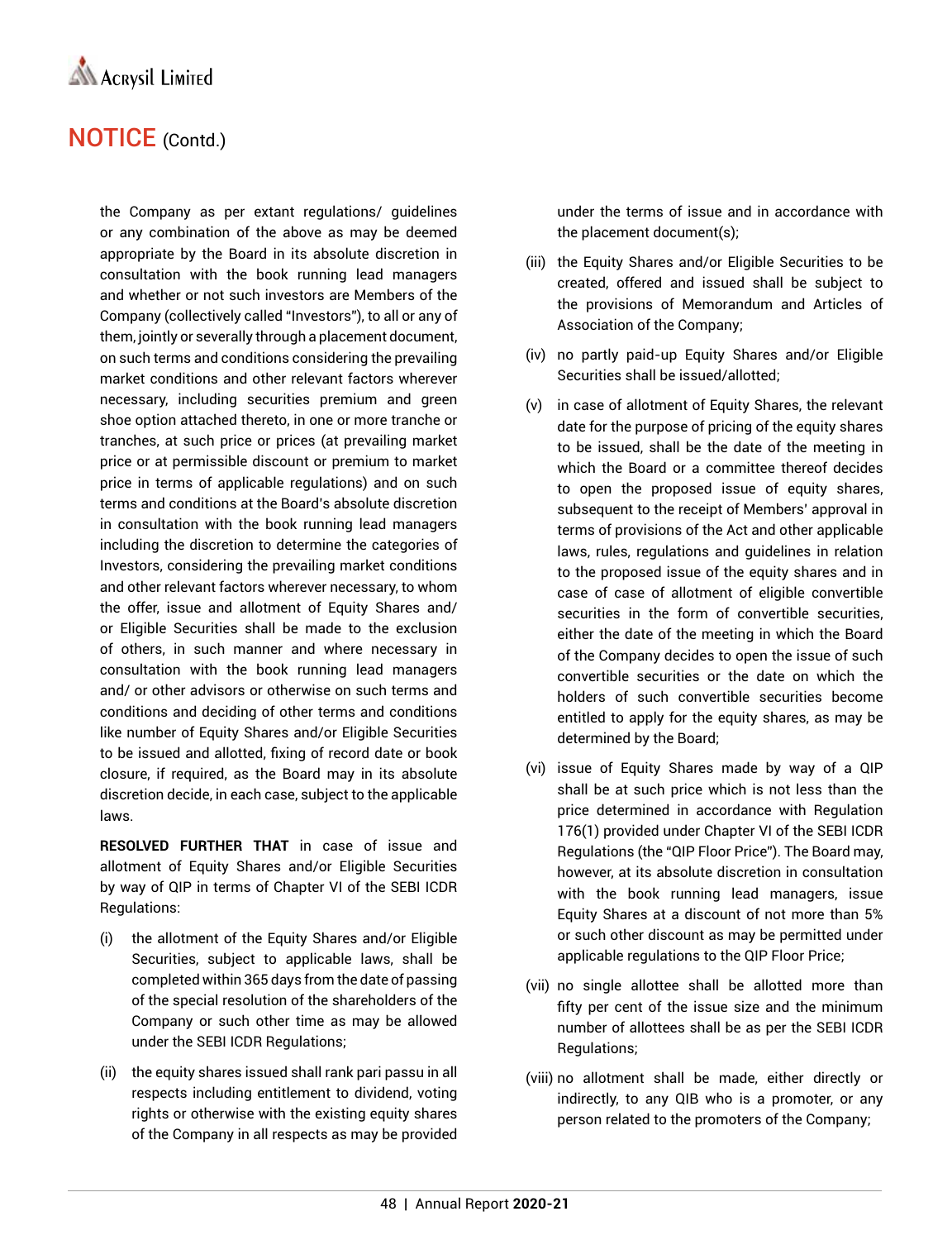- (ix) the Equity Shares and/or Eligible Securities shall not be sold for a period of 1 year from the date of allotment, except on a recognised Stock Exchange or except as may be permitted from time to time by the SEBI ICDR Regulations; and
- (x) any subsequent qualified institutions placement shall not be until the expiry of two weeks from the date of the prior qualified institutions placement made pursuant the special resolution.

**RESOLVED FURTHER THAT** without prejudice to the generality of the above, the aforementioned Equity Shares and/or Eligible Securities may have such features or attributes or any terms or combination of terms in accordance with international practices to provide for the tradability and free transferability thereof as per the prevailing practices and regulations in the capital markets including but not limited to the terms and conditions in relation to payment of dividend, issue of additional Equity Shares, variation of the conversion price or period of conversion of Eligible Securities during the duration of the Eligible Securities and the Board be and is hereby authorised, in its absolute discretion, in such manner, as it may deem fit, to dispose off such of the Equity Shares and/or Eligible Securities that are not subscribed.

**RESOLVED FURTHER THAT** for the purpose of giving effect to any offer, issue or allotment of Equity Shares and/or Eligible Securities, the Board is hereby authorised on behalf of the Company to do all such acts, deeds, matters and things, as it may, in its absolute discretion, deem necessary or desirable for such purpose, including without limitation, determining terms and conditions for issuance of Equity Shares and/or Eligible Securities including the number of such Equity Shares and/or Eligible Securities that may be offered in domestic and international markets and proportion thereof, issue price and discounts permitted under applicable law, timing for issuance of such Equity Shares and/or Eligible Securities and shall be entitled to vary, modify or alter any of the terms and conditions as it may deem expedient, entering into and executing arrangements for managing, marketing, listing, trading and entering into and executing arrangements with merchant bankers/ lead managers, legal advisors, depository, custodian,

registrar, escrow agent and executing other agreements, including any amendments or supplements thereto, as necessary or appropriate and to finalize, approve and issue any document(s) or agreements including but not limited to placement document and filing such documents (in draft or final form) with any Indian or foreign regulatory authority or Stock Exchanges and sign all deeds, documents and writings and to pay any fees, commissions, remuneration, expenses relating thereto and with power on behalf of the Company to settle all questions, difficulties or doubts that may arise in regard to the issue, offer or allotment of Equity Shares and/or Eligible Securities and take all steps which are incidental and ancillary in this connection, including in relation to utilisation of the issue proceeds, as it may in its absolute discretion deem fit without being required to seek further consent or approval of the Members or otherwise to the end and intent that the Members shall be deemed to have given their approval thereto expressly by the authority of this resolution.

**RESOLVED FURTHER THAT** the Board be and is hereby authorised to delegate (to the extent permitted by law) all or any of its powers herein conferred by this resolution to any Committee of Director or subject to applicable law, Directors or one or more executives of the Company to give effect to the above resolutions."

#### By order of the Board of Directors For Acrysil Limited

Neha Poddar Company Secretary and Compliance Officer

Place: Mumbai Date: August 05, 2021

#### **Registered Office:**

B-307, Citi Point, J. B. Nagar, Andheri - Kurla Road, Andheri (East), Mumbai - 400 059. Tel.: 022-4015 7817/18 CIN: L26914MH1987PLC042283 Email: cs.al@acrysil.com

Website: www.acrysilcorporateinfo.com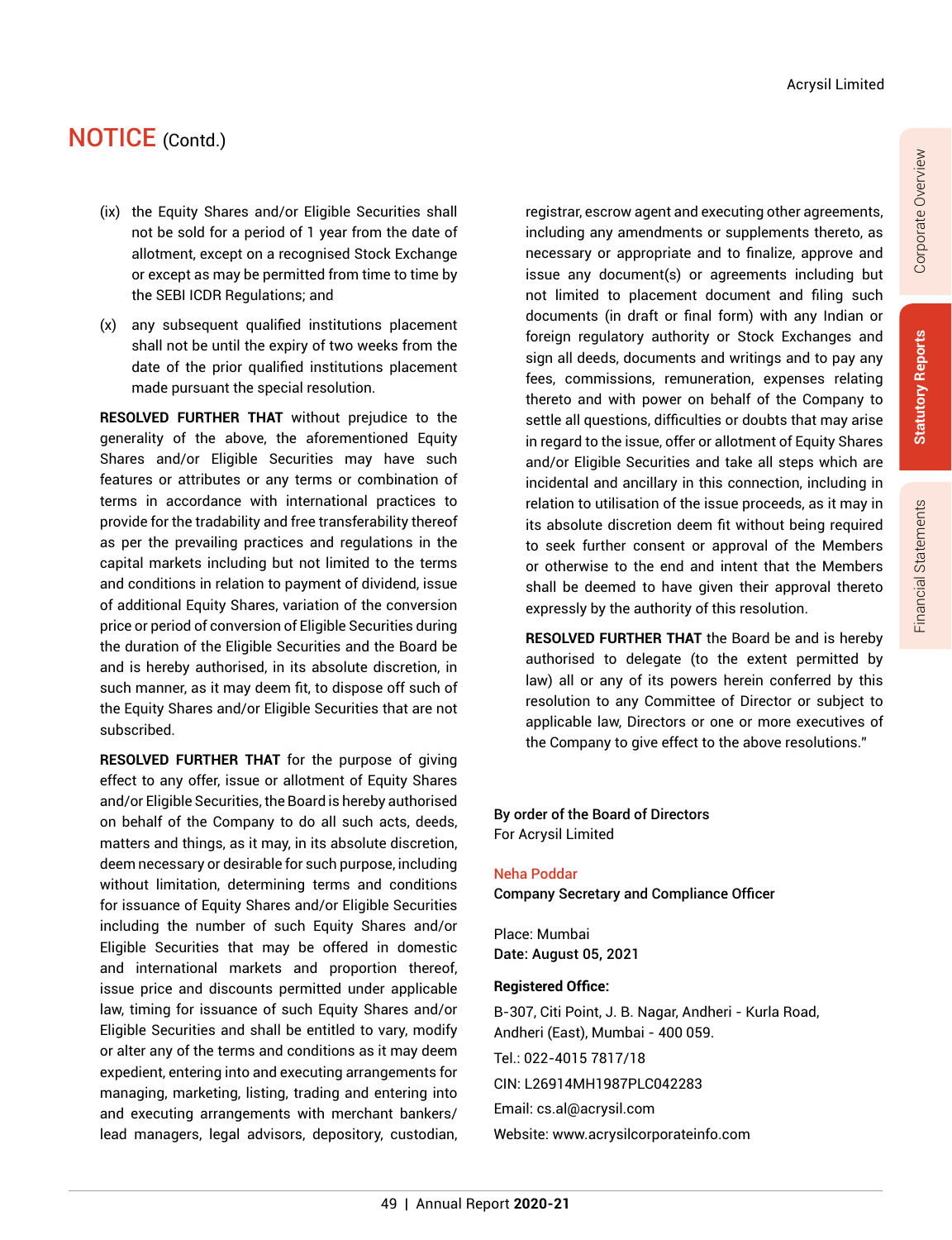#### **IMPORTANT NOTES:**

- 1) In view of the continuing COVID-19 pandemic, to ensure social distancing norms, the Ministry of Corporate Affairs ("MCA") has, vide its circular dated January 13, 2021 read together with circulars dated April 08, 2020, April 13, 2020 and May 05, 2020 (collectively referred to as "MCA Circulars") permitted convening the Annual General Meeting ("AGM") through Video Conferencing ("VC") or Other Audio Visual Means ("OAVM), without the physical presence of the members at a common venue. In accordance with the MCA Circulars, provisions of the Companies Act, 2013 ("the Act") and the Securities and Exchange Board of India (Listing Obligations and Disclosure Requirements) Regulations, 2015 ("SEBI Listing Regulations"), the AGM of the Company is being held through VC/OAVM. The deemed venue for the AGM shall be the Registered Office of the Company.
- 2) Generally, a member entitled to attend and vote at the meeting is entitled to appoint a proxy to attend and vote on a poll instead of himself and the proxy need not be a member of the Company. Since this AGM is being held through VC / OAVM pursuant to the MCA Circulars, physical attendance of members has been dispensed with. Accordingly, the facility for appointment of proxies by the members will not be available for the AGM and hence the Proxy Form and Attendance Slip are not annexed hereto.
- 3) Since the AGM will be held through VC / OAVM, the route map of the venue of the Meeting is not annexed.
- 4) An Explanatory Statement pursuant to Section 102 of the Act, relating to the Special Business to be transacted at the Annual General Meeting ('AGM') is annexed hereto. The Board of Directors have considered and decided to include the Item Nos. 4, 5, 6, 7 and 8 given above as Special Business in the ensuing AGM, as they are unavoidable in nature.
- 5) In terms of the provisions of Section 152 of the Act, Mr. Chirag A. Parekh, Managing Director of the Company, retires by rotation at the ensuing Annual General Meeting. The Board of Directors of the Company recommend his re-appointment.

Mr. Chirag A. Parekh is interested in the Ordinary Resolution set out at Item Nos. 3, of the Notice with regard to his re-appointment. The relatives of Mr. Chirag A. Parekh may be deemed to be interested in the resolution set out at Item No. 3 of the Notice, to the extent of their shareholding interest, if any, in the Company. Save and except the above, none of the Directors / Key Managerial Personnel of the Company / their relatives are, in any way, concerned or interested, financially or otherwise, in the Ordinary Business set out under Item No. 3 of the Notice.

- 6) The relevant details, pursuant to Regulations 26(4) and 36(3) of the SEBI Listing Regulations and Secretarial Standard on General Meetings issued by the Institute of Company Secretaries of India, in respect of Director seeking re-appointment at this AGM are annexed.
- 7) Institutional/Corporate Shareholders (i.e. other than Individuals/ HUF, NRI, etc.) are required to send a scanned copy (PDF / JPEG format) of its Board or governing body Resolution / Authorisation etc., authorizing its representative to attend the AGM through VC/ OAVM on its behalf and to vote through remote e-voting. The said Resolution/ Authorisation shall be sent to the Company by email through its registered email address to cs.al@acrysil.com.
- 8) The Company has notified closure of Register of Members and Share Transfer Books from September 10, 2021 to September 14, 2021 (both days inclusive) for the purpose of determining entitlement of members for dividend on Equity Shares, if declared at the ensuing Annual General Meeting of the Company.

#### **DIVIDEND RELATED INFORMATION**

9) Subject to approval of the Members at the AGM, the dividend will be paid within 30 days from the conclusion of the AGM, to the Members whose names appear on the Company's Register of Members as on the Book Closure Date, and in respect of the shares held in dematerialised mode, to the Members whose names are furnished by National Securities Depository Limited and Central Depository Services (India) Limited as beneficial owners as on that date.

Payment of dividend shall be made through electronic mode to the Shareholders who have updated their bank account details. Dividend warrants/demand drafts will be dispatched to the registered address of the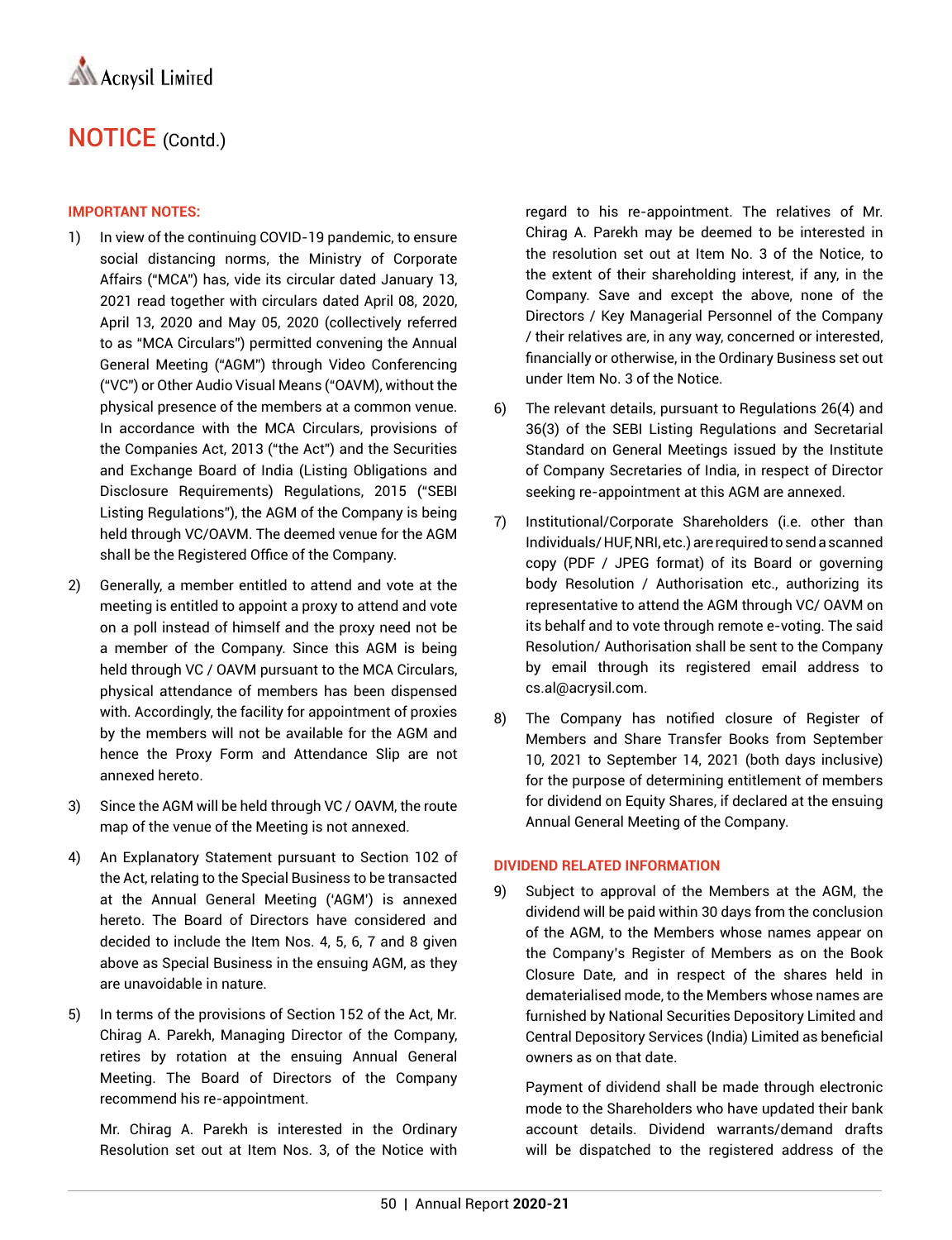shareholders who have not updated their bank account details.

Shareholders are requested to register/update their complete bank details:

- (a) with their Depository Participant(s) with whom they maintain their demat accounts if shares are held in dematerialised mode by submitting the requisite documents, and
- (b) with the Company/Bigshare by clicking on https:// www.bigshareonline.com/InvestorRegistration. aspx or by emailing at cs.al@acrysil.com, if shares are held in physical mode, by submitting (i) scanned copy of the signed request letter which shall contain shareholder's name, folio number, bank details (Bank account number, Bank and Branch Name and address, IFSC, MICR details), (ii) self-attested copy of the PAN card and (iii) cancelled cheque leaf. In case shares are held in dematerialised mode, details in a form prescribed by your Depository Participant may also be required to be furnished.

Pursuant to the amendments introduced by the Finance Act, 2020, the Company will be required to withhold taxes at the prescribed rates on the dividend paid to its shareholders w.e.f. 1st April 2020. **No tax will be deducted on payment of dividend to the resident individual shareholders if the total dividend paid does not exceed** `**5,000/-.**

The withholding tax rate / exemption would vary depending on the residential status of the shareholder and documents registered with the Company.

10) As per Regulation 40 of SEBI Listing Regulations, as amended, securities of listed companies can be transferred only in dematerialised form with effect from April 1, 2019, except in case of request received for transmission or transposition of securities.

In view of this and to eliminate all risks associated with physical shares and for ease of portfolio management, members holding shares in physical form are requested to consider converting their holdings to dematerialised form. Members can contact the Company or Company's Registrars and Transfer Agents, Bigshare Services Private Limited ("BSPL") for assistance in this regard.

- 11) To support the 'Green Initiative', Members who have not yet registered their email addresses are requested to register the same with their DPs in case the shares are held by them in electronic form and with BSPL in case the shares are held by them in physical form.
- 12) Members are requested to intimate changes, if any, pertaining to their name, postal address, email address, telephone/ mobile numbers, Permanent Account Number (PAN), mandates, nominations, power of attorney, bank details such as, name of the bank and branch details, bank account number, MICR code, IFSC code, etc., to their DPs in case the shares are held by them in electronic form and to BSPL in case the shares are held by them in physical form.
- 13) Non-Resident Indian members are requested to inform BSPL/ respective DPs, immediately of:
	- a) Change in their residential status on return to India for permanent settlement.
	- b) Particulars of their bank account maintained in India with complete name, branch, account type, account number and address of the bank with pin code number, if not furnished earlier.
- 14) As per the provisions of Section 72 of the Act, the facility for making nomination is available for the Members in respect of the shares held by them. Members who have not yet registered their nomination are requested to register the same by submitting Form No. SH-13. Members are requested to submit the said details to their DP in case the shares are held by them in electronic form and to BSPL in case the shares are held in physical form.
- 15) Members holding shares in physical form, in identical order of names, in more than one folio are requested to send to the Company or BSPL, the details of such folios together with the share certificates for consolidating their holdings in one folio. A consolidated share certificate will be issued to such Members after making requisite changes.
- 16) In case of joint holders, the Member whose name appears as the first holder in the order of names as per the Register of Members of the Company will be entitled to vote at the AGM.

Corporate Overview

Corporate Overview

**Statutory Reports**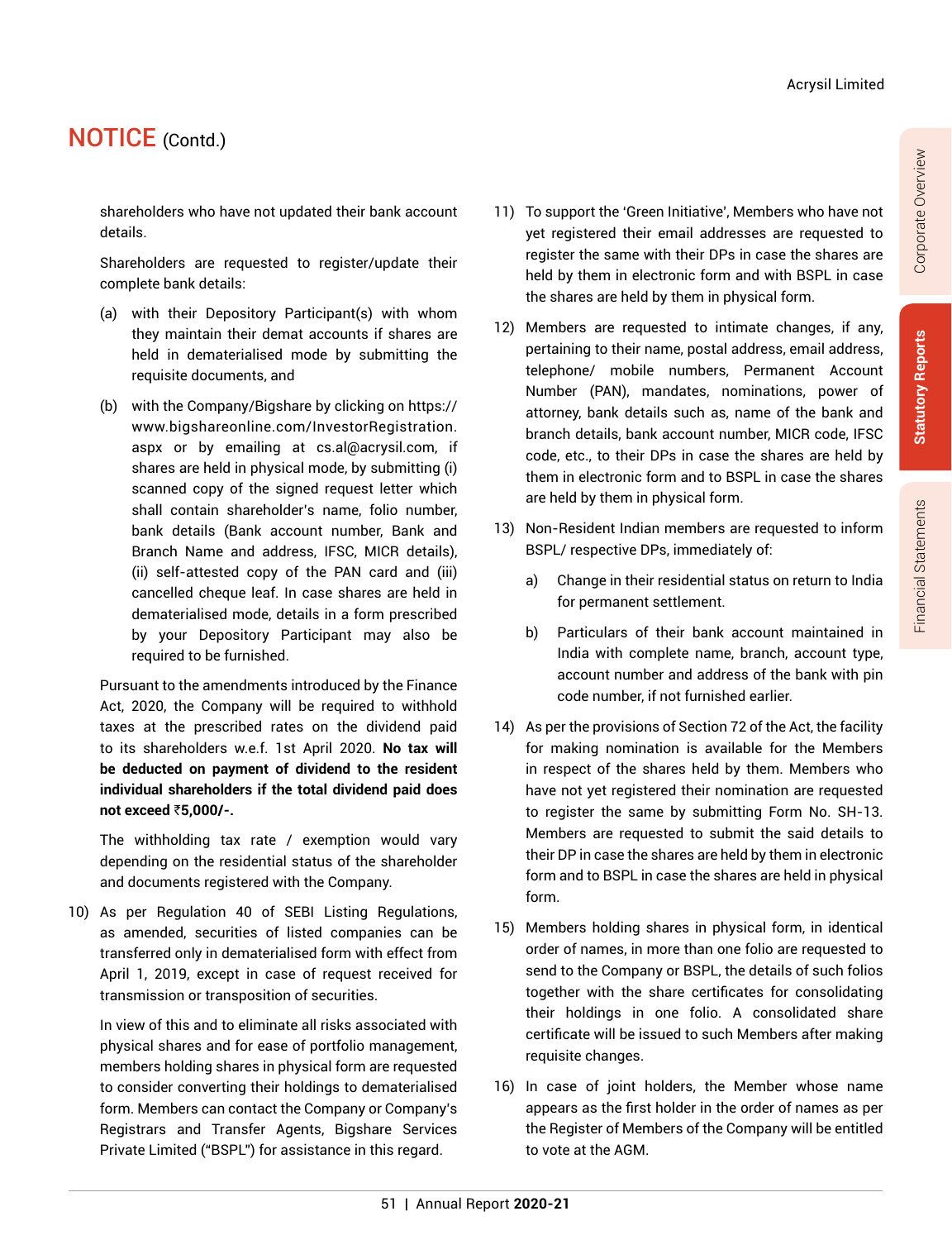

- 17) Members seeking any information with regard to the accounts or any matter to be placed at the AGM, are requested to write to the Company on or before September 15, 2021 through email on cs.al@acrysil.com. The same will be replied by the Company suitably.
- 18) Members are requested to note that, dividends if not encashed for a consecutive period of 7 years from the date of transfer to Unpaid Dividend Account of the Company, are liable to be transferred to the Investor Education and Protection Fund ("IEPF"). The shares in respect of such unclaimed dividends are also liable to be transferred to the demat account of the IEPF Authority. In view of this, Members are requested to claim their dividends from the Company, within the stipulated timeline. The Members, whose unclaimed dividends/shares have been transferred to IEPF, may claim the same by making an online application to the IEPF Authority in web Form No. IEPF-5 available on www.iepf.gov.in. For details, please refer to corporate governance report which is a part of this Annual Report.
- 19) In compliance with the aforesaid MCA Circulars and SEBI Circular dated January 15, 2021, Notice of the AGM along with the Annual Report 2020-21 is being sent only through electronic mode to those Members whose email addresses are registered with the Company/Depositories. Members may note that the Notice and Annual Report 2020-21 will also be available on the Company's website www.acrysilcorporateinfo. com, website of the Stock Exchanges i.e. BSE Limited and National Stock Exchange of India Limited at www.bseindia.com and www.nseindia.com respectively, and notice of the AGM will also be available on the website of CDSL www.evotingindia.com.
- 20) Members attending the AGM through VC / OAVM shall be counted for the purpose of reckoning the quorum under Section 103 of the Act.
- 21) At the thirtieth AGM held on September 20, 2017 the Members approved appointment of M/s. P A R K & Company, Chartered Accountants (Firm Registration No.116825W) as Statutory Auditors of the Company to hold office for a period of five years from the conclusion of that AGM till the conclusion of the thirty-fifth AGM, subject to ratification of their appointment by Members

at every AGM, if so required under the Act. The requirement to place the matter relating to appointment of auditors for ratification by Members at every AGM has been done away by the Companies (Amendment) Act, 2017 with effect from May 7, 2018. Accordingly, no resolution is being proposed for ratification of appointment of statutory auditors at the thirty-forth AGM.

#### 22) **Instructions for e-voting and joining the AGM are as follows:**

- 1. As you are aware, in view of the situation arising due to COVID-19 global pandemic, the general meetings of the companies shall be conducted as per the guidelines issued by the Ministry of Corporate Affairs (MCA) vide Circular No. 14/2020 dated April 8, 2020, Circular No.17/2020 dated April 13, 2020 and Circular No. 20/2020 dated May 05, 2020. The forthcoming AGM/EGM will thus be held through through video conferencing (VC) or other audio visual means (OAVM). Hence, Members can attend and participate in the ensuing AGM/EGM through VC/OAVM.
- 2. Pursuant to the provisions of Section 108 of the Companies Act, 2013 read with Rule 20 of the Companies (Management and Administration) Rules, 2014 (as amended) and Regulation 44 of SEBI (Listing Obligations & Disclosure Requirements) Regulations 2015 (as amended), and MCA Circulars dated April 08, 2020, April 13, 2020 and May 05, 2020 the Company is providing facility of remote e-voting to its Members in respect of the business to be transacted at the AGM/EGM. For this purpose, the Company has entered into an agreement with Central Depository Services (India) Limited (CDSL) for facilitating voting through electronic means, as the authorized e-Voting's agency. The facility of casting votes by a member using remote e-voting as well as the e-voting system on the date of the EGM/AGM will be provided by CDSL.
- 3. The Members can join the EGM/AGM in the VC/ OAVM mode 15 minutes before and after the scheduled time of the commencement of the Meeting by following the procedure mentioned in the Notice. The facility of participation at the EGM/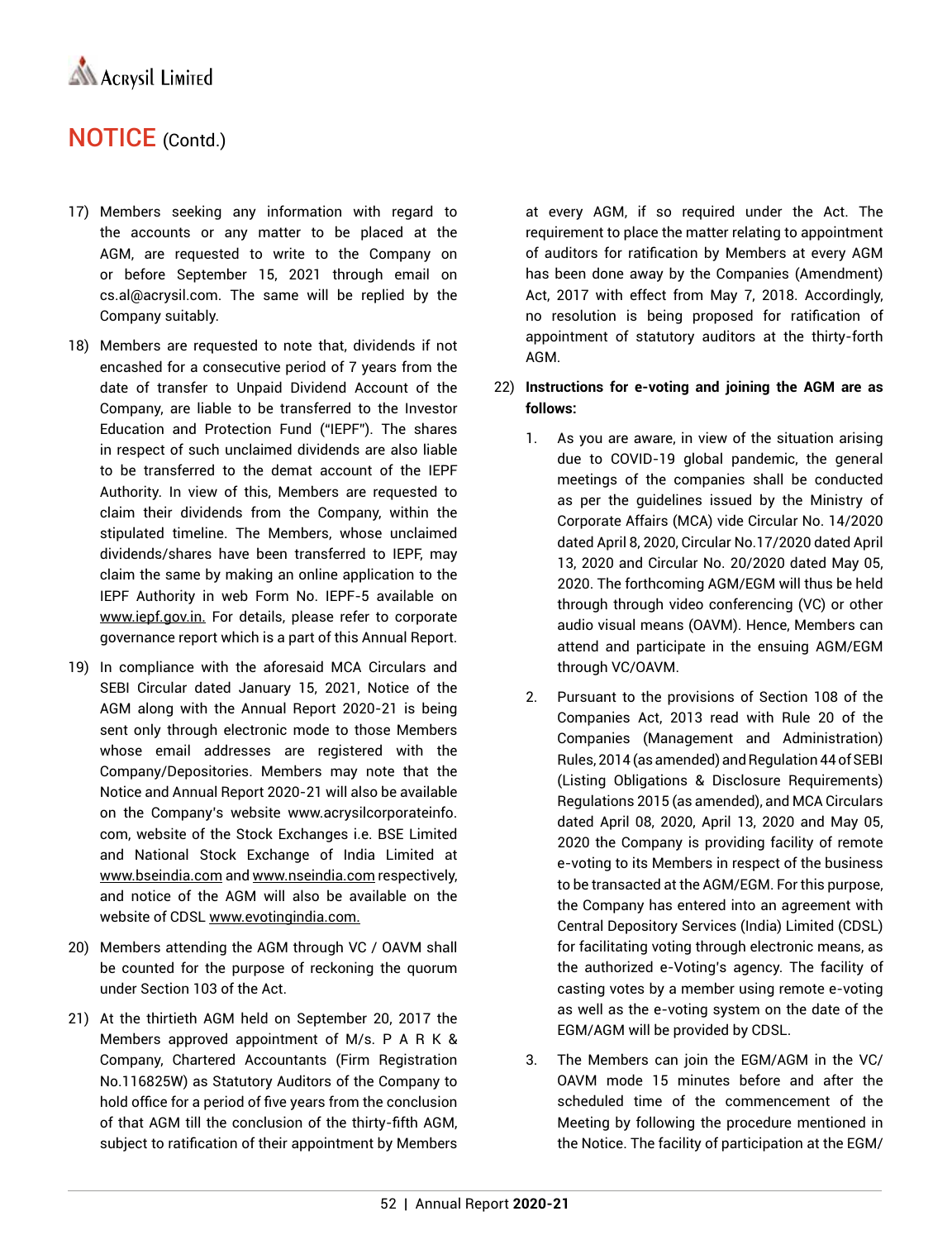AGM through VC/OAVM will be made available to atleast 1000 members on first come first served basis. This will not include large Shareholders (Shareholders holding 2% or more shareholding), Promoters, Institutional Investors, Directors, Key Managerial Personnel, the Chairpersons of the Audit Committee, Nomination and Remuneration Committee and Stakeholders Relationship Committee, Auditors etc. who are allowed to attend the EGM/AGM without restriction on account of first come first served basis.

- 4. The attendance of the Members attending the AGM/EGM through VC/OAVM will be counted for the purpose of ascertaining the quorum under Section 103 of the Companies Act, 2013.
- 5. Pursuant to MCA Circular No. 14/2020 dated April 08, 2020, the facility to appoint proxy to attend and cast vote for the members is not available for this AGM/EGM. However, in pursuance of Section 112 and Section 113 of the Companies Act, 2013, representatives of the members such as the President of India or the Governor of a State or body corporate can attend the AGM/EGM through VC/OAVM and cast their votes through e-voting.

In line with the Ministry of Corporate Affairs (MCA) Circular No. 17/2020 dated April 13, 2020, the Notice calling the AGM/EGM has been uploaded on the website of the Company at www.acrysilcorporateinfo.com. The Notice can also be accessed from the websites of the Stock Exchanges i.e. BSE Limited and National Stock Exchange of India Limited at www.bseindia.com and www.nseindia.com respectively. The AGM/ EGM Notice is also disseminated on the website of CDSL (agency for providing the Remote e-Voting facility and e-voting system during the AGM/EGM) i.e. www.evotingindia.com.

6. The AGM/EGM has been convened through VC/ OAVM in compliance with applicable provisions of the Companies Act, 2013 read with MCA Circular No. 14/2020 dated April 8, 2020 and MCA Circular No. 17/2020 dated April 13, 2020 and MCA Circular No. 20/2020 dated May 05, 2020.

In continuation of this Ministry's **General Circular No. 20/2020**, dated 05th May, 2020 and after due examination, it has been decided to allow companies whose AGMs were due to be held in the year 2020, or become due in the year 2021, to conduct their AGMs on or before 31.12.2021, in accordance with the requirements provided in paragraphs 3 and 4 of the General Circular No. 20/2020 as per MCA circular no. 02/2021 dated January 13, 2021.

#### **THE INTRUCTIONS OF SHAREHOLDERS FOR E-VOTING AND JOINING VIRTUAL MEETINGS ARE AS UNDER:**

- (i) The voting period begins on Sunday, September 19, 2021 (09:00 AM IST) and ends on Tuesday, September 21, 2021 (05:00 PM IST). During this period, shareholders' of the Company, holding shares either in physical form or in dematerialized form, as on the cut-off date September 15, 2021 may cast their vote electronically. The e-voting module shall be disabled by CDSL for voting thereafter.
- (ii) Shareholders who have already voted prior to the meeting date would not be entitled to vote at the meeting venue.
- (iii) Pursuant to SEBI Circular No. **SEBI/HO/CFD/CMD/ CIR/P/2020/242 dated 09.12.2020,** under Regulation 44 of Securities and Exchange Board of India (Listing Obligations and Disclosure Requirements) Regulations, 2015, listed entities are required to provide remote e-voting facility to its shareholders, in respect of all shareholders' resolutions. However, it has been observed that the participation by the public noninstitutional shareholders/retail shareholders is at a negligible level.

Currently, there are multiple e-voting service providers (ESPs) providing e-voting facility to listed entities in India. This necessitates registration on various ESPs and maintenance of multiple user IDs and passwords by the shareholders.

In order to increase the efficiency of the voting process, pursuant to a public consultation, it has been decided to enable e-voting to **all the demat account holders**, **by way of a single login credential, through their demat accounts/ websites of Depositories/**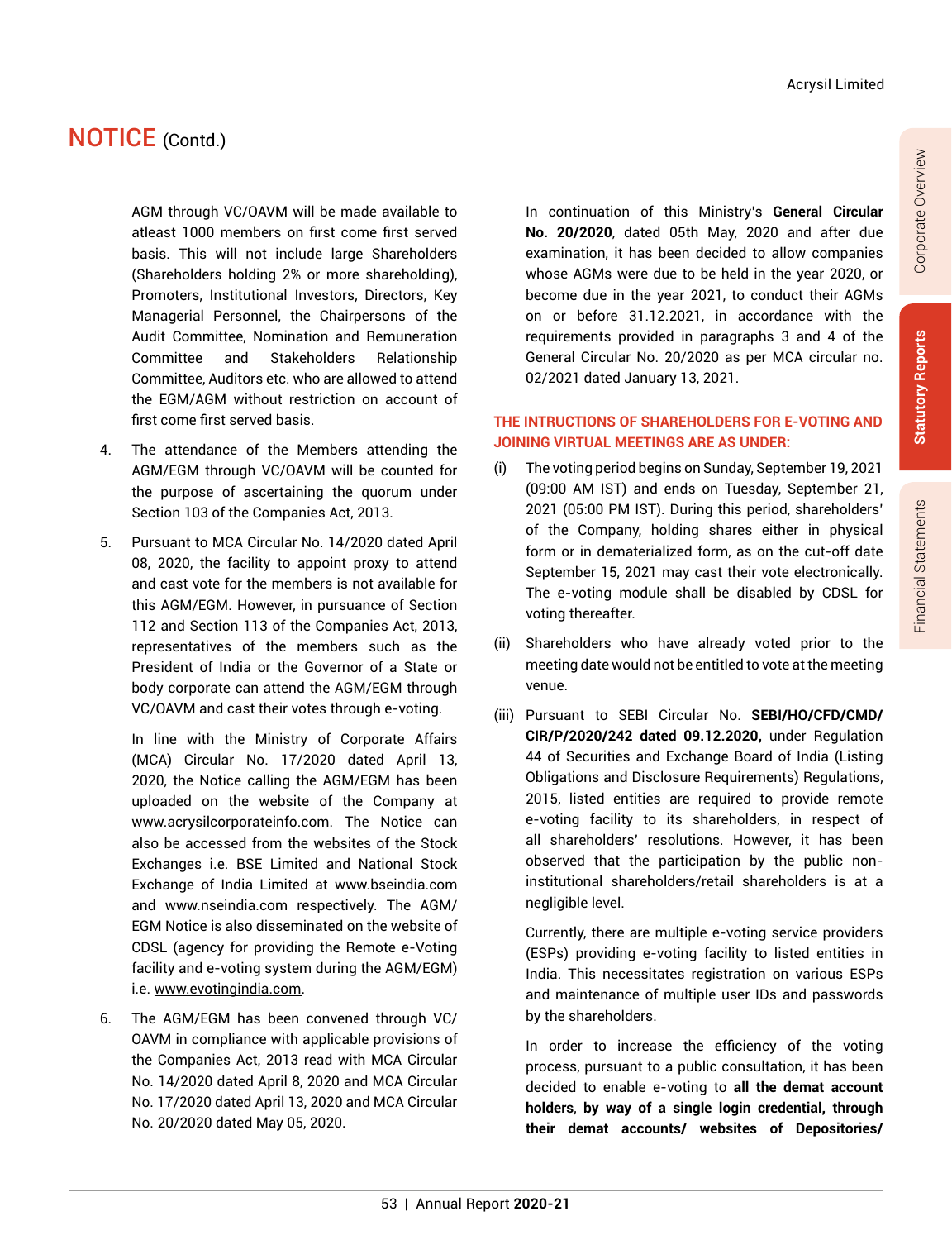

**Depository Participants**. Demat account holders would be able to cast their vote without having to register again with the ESPs, thereby, not only facilitating seamless authentication but also enhancing ease and convenience of participating in e-voting process.

(iv) In terms of **SEBI circular no. SEBI/HO/CFD/CMD/ CIR/P/2020/242 dated December 9, 2020** on e-Voting facility provided by Listed Companies, Individual shareholders holding securities in demat mode are

allowed to vote through their demat account maintained with Depositories and Depository Participants. Shareholders are advised to update their mobile number and email Id in their demat accounts in order to access e-Voting facility.

Pursuant to abovesaid SEBI Circular**,** Login method for e-Voting and joining virtual meetings **for Individual shareholders holding securities in Demat mode CDSL/ NSDL** is given below:

| <b>Type of shareholders</b>                                                 | <b>Login Method</b> |                                                                                                                                                                                                                                                                                                                                                                                                                                                                                                                                                                                                                                                          |
|-----------------------------------------------------------------------------|---------------------|----------------------------------------------------------------------------------------------------------------------------------------------------------------------------------------------------------------------------------------------------------------------------------------------------------------------------------------------------------------------------------------------------------------------------------------------------------------------------------------------------------------------------------------------------------------------------------------------------------------------------------------------------------|
| Individual<br>Shareholders holding<br>securities in Demat<br>mode with CDSL | 1)                  | Users who have opted for CDSL Easi / Easiest facility, can login through their existing user id and<br>password. Option will be made available to reach e-Voting page without any further authentication.<br>The URL for users to login to Easi / Easiest are https://web.cdslindia.com/myeasi/home/login or<br>visit www.cdslindia.com and click on Login icon and select New System Myeasi.                                                                                                                                                                                                                                                            |
|                                                                             | 2)                  | After successful login the Easi / Easiest user will be able to see the e-Voting option for eligible<br>companies where the evoting is in progress as per the information provided by company. On<br>clicking the evoting option, the user will be able to see e-Voting page of the e-Voting service<br>provider for casting your vote during the remote e-Voting period or joining virtual meeting & voting<br>during the meeting. Additionally, there is also links provided to access the system of all e-Voting<br>Service Providers i.e. CDSL/NSDL/KARVY/LINKINTIME, so that the user can visit the e-Voting<br>service providers' website directly. |
|                                                                             | 3)                  | If the user is not registered for Easi/Easiest, option to register is available at https://web.cdslindia.<br>com/myeasi/Registration/EasiRegistration                                                                                                                                                                                                                                                                                                                                                                                                                                                                                                    |
|                                                                             | 4)                  | Alternatively, the user can directly access e-Voting page by providing Demat Account Number<br>and PAN No. from a e-Voting link available on www.cdslindia.com home page or click on https://<br>evoting.cdslindia.com/Evoting/EvotingLogin The system will authenticate the user by sending OTP<br>on registered Mobile & Email as recorded in the Demat Account. After successful authentication,<br>user will be able to see the e-Voting option where the evoting is in progress and also able to<br>directly access the system of all e-Voting Service Providers.                                                                                   |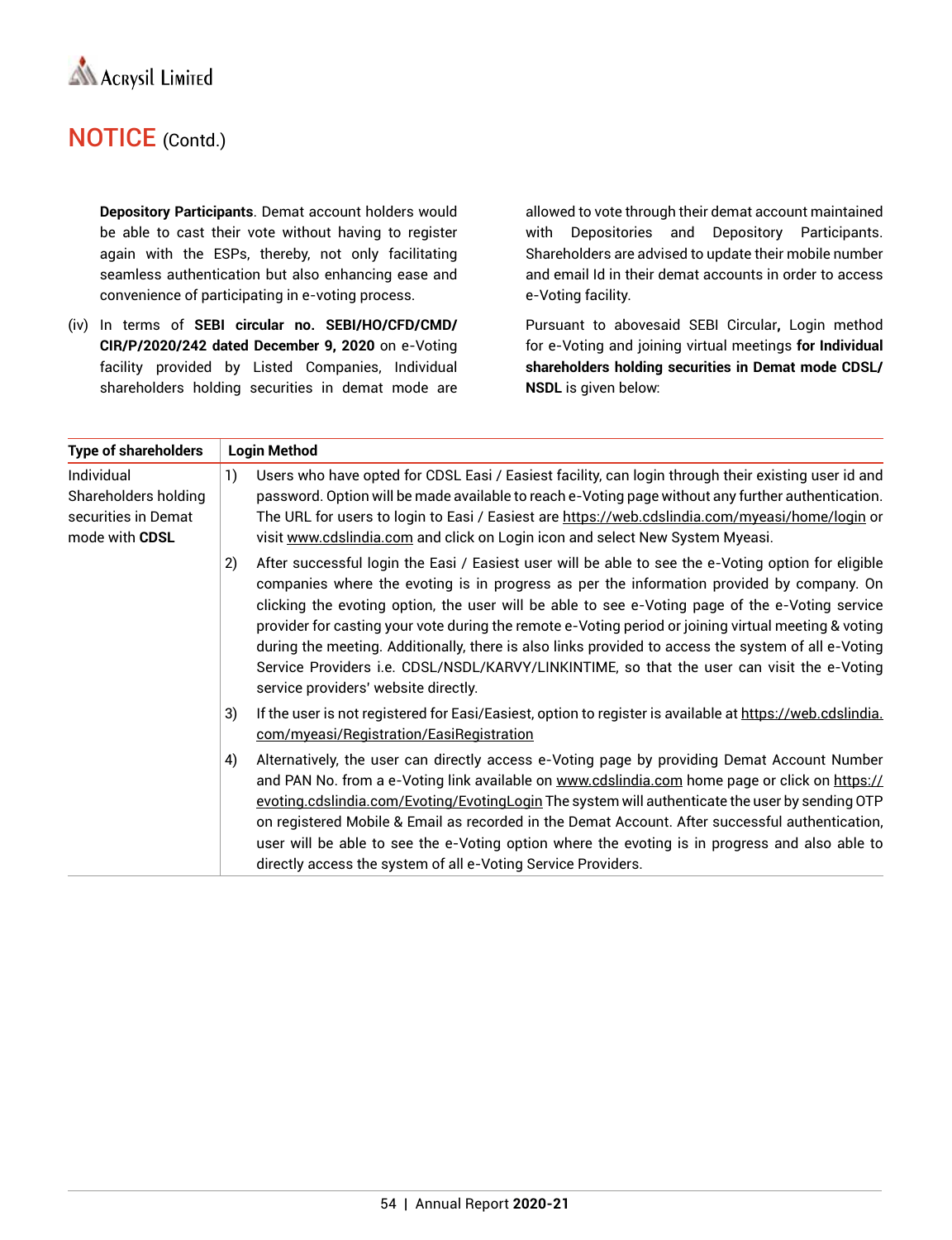| <b>Type of shareholders</b>                                                                                                  | <b>Login Method</b>                                                                                                                                                                                                                                                                                                                                                                                                                                                                                                                                                                                                                                                                                                                                                                                                                                                                                 |
|------------------------------------------------------------------------------------------------------------------------------|-----------------------------------------------------------------------------------------------------------------------------------------------------------------------------------------------------------------------------------------------------------------------------------------------------------------------------------------------------------------------------------------------------------------------------------------------------------------------------------------------------------------------------------------------------------------------------------------------------------------------------------------------------------------------------------------------------------------------------------------------------------------------------------------------------------------------------------------------------------------------------------------------------|
| Individual<br>Shareholders holding<br>securities in demat<br>mode with NSDL                                                  | 1)<br>If you are already registered for NSDL IDeAS facility, please visit the e-Services website of NSDL.<br>Open web browser by typing the following URL: https://eservices.nsdl.com either on a Personal<br>Computer or on a mobile. Once the home page of e-Services is launched, click on the "Beneficial<br>Owner" icon under "Login" which is available under 'IDeAS' section. A new screen will open. You<br>will have to enter your User ID and Password. After successful authentication, you will be able to<br>see e-Voting services. Click on "Access to e-Voting" under e-Voting services and you will be able<br>to see e-Voting page. Click on company name or e-Voting service provider name and you will be<br>re-directed to e-Voting service provider website for casting your vote during the remote e-Voting<br>period or joining virtual meeting & voting during the meeting. |
|                                                                                                                              | If the user is not registered for IDeAS e-Services, option to register is available at https://eservices.<br>2)<br>nsdl.com. Select "Register Online for IDeAS "Portal or click at https://eservices.nsdl.com/<br>SecureWeb/IdeasDirectReg.jsp                                                                                                                                                                                                                                                                                                                                                                                                                                                                                                                                                                                                                                                      |
|                                                                                                                              | Visit the e-Voting website of NSDL. Open web browser by typing the following URL: https://www.<br>3)<br>evoting.nsdl.com/either on a Personal Computer or on a mobile. Once the home page of e-Voting<br>system is launched, click on the icon "Login" which is available under 'Shareholder/Member'<br>section. A new screen will open. You will have to enter your User ID (i.e. your sixteen digit demat<br>account number hold with NSDL), Password/OTP and a Verification Code as shown on the screen.<br>After successful authentication, you will be redirected to NSDL Depository site wherein you can<br>see e-Voting page. Click on company name or e-Voting service provider name and you will be<br>redirected to e-Voting service provider website for casting your vote during the remote e-Voting<br>period or joining virtual meeting & voting during the meeting                   |
| Individual<br>Shareholders (holding<br>securities in demat<br>mode) login through<br>their Depository<br><b>Participants</b> | You can also login using the login credentials of your demat account through your Depository Participant<br>registered with NSDL/CDSL for e-Voting facility. After Successful login, you will be able to see e-Voting<br>option. Once you click on e-Voting option, you will be redirected to NSDL/CDSL Depository site after<br>successful authentication, wherein you can see e-Voting feature. Click on company name or e-Voting<br>service provider name and you will be redirected to e-Voting service provider website for casting your<br>vote during the remote e-Voting period or joining virtual meeting & voting during the meeting.                                                                                                                                                                                                                                                     |

**Important note:** Members who are unable to retrieve User ID/ Password are advised to use Forgot User ID and Forgot Password option available at abovementioned website.

#### **Helpdesk for Individual Shareholders holding securities in demat mode for any technical issues related to login through Depository i.e. CDSL and NSDL**

| Login type                                                            | <b>Helpdesk details</b>                                                                                                                                                          |
|-----------------------------------------------------------------------|----------------------------------------------------------------------------------------------------------------------------------------------------------------------------------|
| Individual Shareholders holding securities in<br>Demat mode with CDSL | Members facing any technical issue in login can contact CDSL helpdesk<br>by sending a request at helpdesk.evoting@cdslindia.comor contact at<br>022-23058738 and 22-23058542-43. |
| Individual Shareholders holding securities in<br>Demat mode with NSDL | Members facing any technical issue in login can contact NSDL helpdesk by<br>sending a request at evoting@nsdl.co.in or call at toll free no.: 1800 1020 990<br>and 1800 22 44 30 |

(v) Login method for e-Voting and joining virtual meetings for **Physical shareholders and shareholders other than individual holding in Demat form.**

- 1) The shareholders should log on to the e-voting website www.evotingindia.com.
- 2) Click on "Shareholders" module.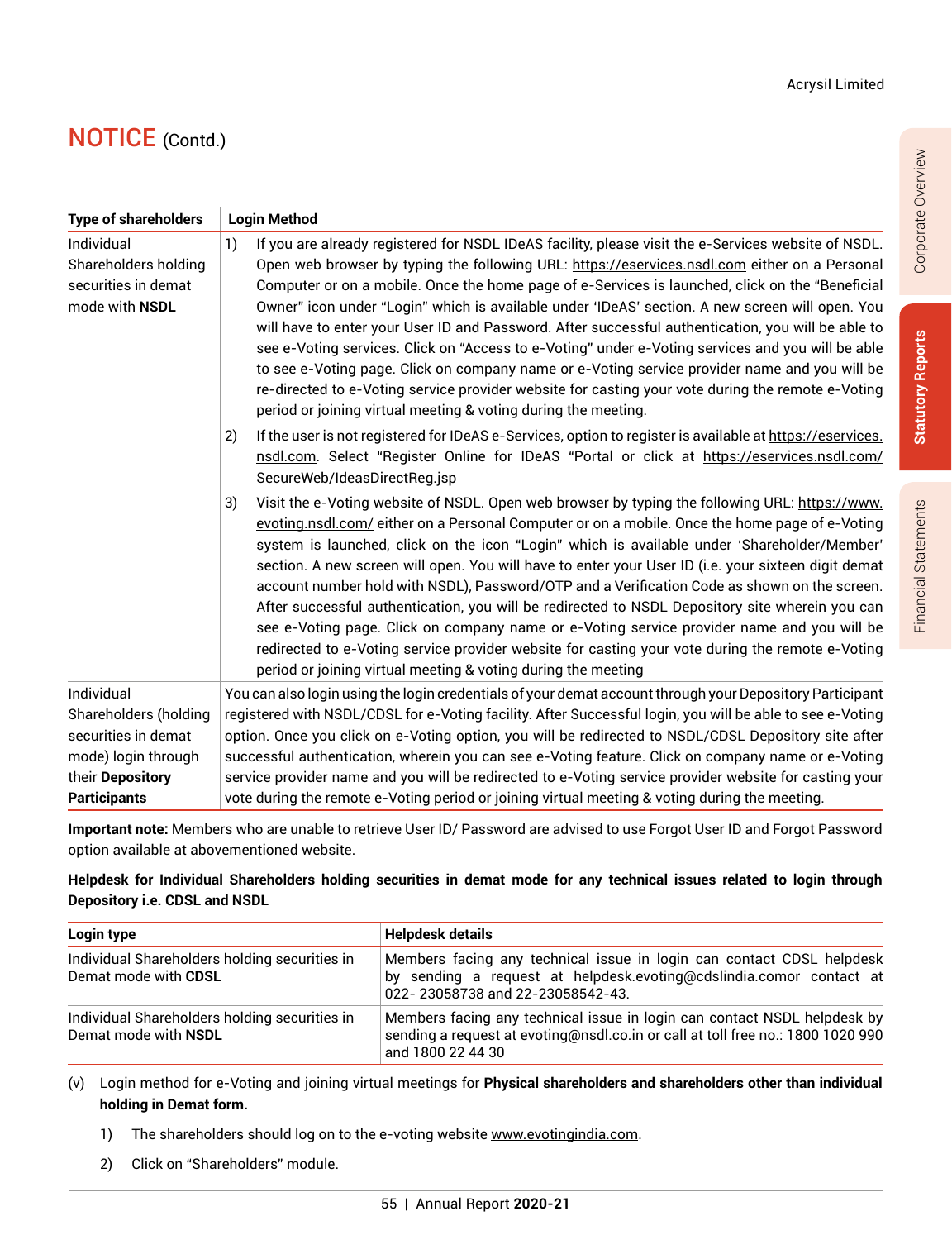

- 3) Now enter your User ID
	- a. For CDSL: 16 digits beneficiary ID,
	- b. For NSDL: 8 Character DP ID followed by 8 Digits Client ID,
	- c. Shareholders holding shares in Physical Form should enter Folio Number registered with the Company.
- 4) Next enter the Image Verification as displayed and Click on Login.
- 5) If you are holding shares in demat form and had logged on to www.evotingindia.com and voted on an earlier e-voting of any company, then your existing password is to be used.
- 6) If you are a first-time user follow the steps given below:

|                                      | For Physical shareholders and other than individual shareholders holding shares in Demat.                                                                                                |
|--------------------------------------|------------------------------------------------------------------------------------------------------------------------------------------------------------------------------------------|
| <b>PAN</b>                           | Enter your 10 digit alpha-numeric *PAN issued by Income Tax Department (Applicable for both demat<br>shareholders as well as physical shareholders)                                      |
|                                      | Shareholders who have not updated their PAN with the Company/Depository Participant are<br>$\bullet$<br>requested to use the sequence number sent by Company/RTA or contact Company/RTA. |
| <b>Dividend</b><br>Bank              | Enter the Dividend Bank Details or Date of Birth (in dd/mm/yyyy format) as recorded in your demat<br>account or in the company records in order to login.                                |
| Details OR<br>Date of<br>Birth (DOB) | If both the details are not recorded with the depository or company, please enter the member id /<br>$\bullet$<br>folio number in the Dividend Bank details field.                       |

- (vi) After entering these details appropriately, click on "SUBMIT" tab.
- (vii) Shareholders holding shares in physical form will then directly reach the Company selection screen. However, shareholders holding shares in demat form will now reach 'Password Creation' menu wherein they are required to mandatorily enter their login password in the new password field. Kindly note that this password is to be also used by the demat holders for voting for resolutions of any other company on which they are eligible to vote, provided that company opts for e-voting through CDSL platform. It is strongly recommended not to share your password with any other person and take utmost care to keep your password confidential.
- (viii) For shareholders holding shares in physical form, the details can be used only for e-voting on the resolutions contained in this Notice.
- (ix) Click on the EVSN for the relevant Acrysil Limited on which you choose to vote.
- (x) On the voting page, you will see "RESOLUTION DESCRIPTION" and against the same the option

"YES/NO" for voting. Select the option YES or NO as desired. The option YES implies that you assent to the Resolution and option NO implies that you dissent to the Resolution.

- (xi) Click on the "RESOLUTIONS FILE LINK" if you wish to view the entire Resolution details.
- (xii) After selecting the resolution, you have decided to vote on, click on "SUBMIT". A confirmation box will be displayed. If you wish to confirm your vote, click on "OK", else to change your vote, click on "CANCEL" and accordingly modify your vote.
- (xiii) Once you "CONFIRM" your vote on the resolution, you will not be allowed to modify your vote.
- (xiv) You can also take a print of the votes cast by clicking on "Click here to print" option on the Voting page.
- (xv) If a demat account holder has forgotten the login password then Enter the User ID and the image verification code and click on Forgot Password & enter the details as prompted by the system.
- **(xvi) Additional Facility for Non Individual Shareholders and Custodians –For Remote Voting only.**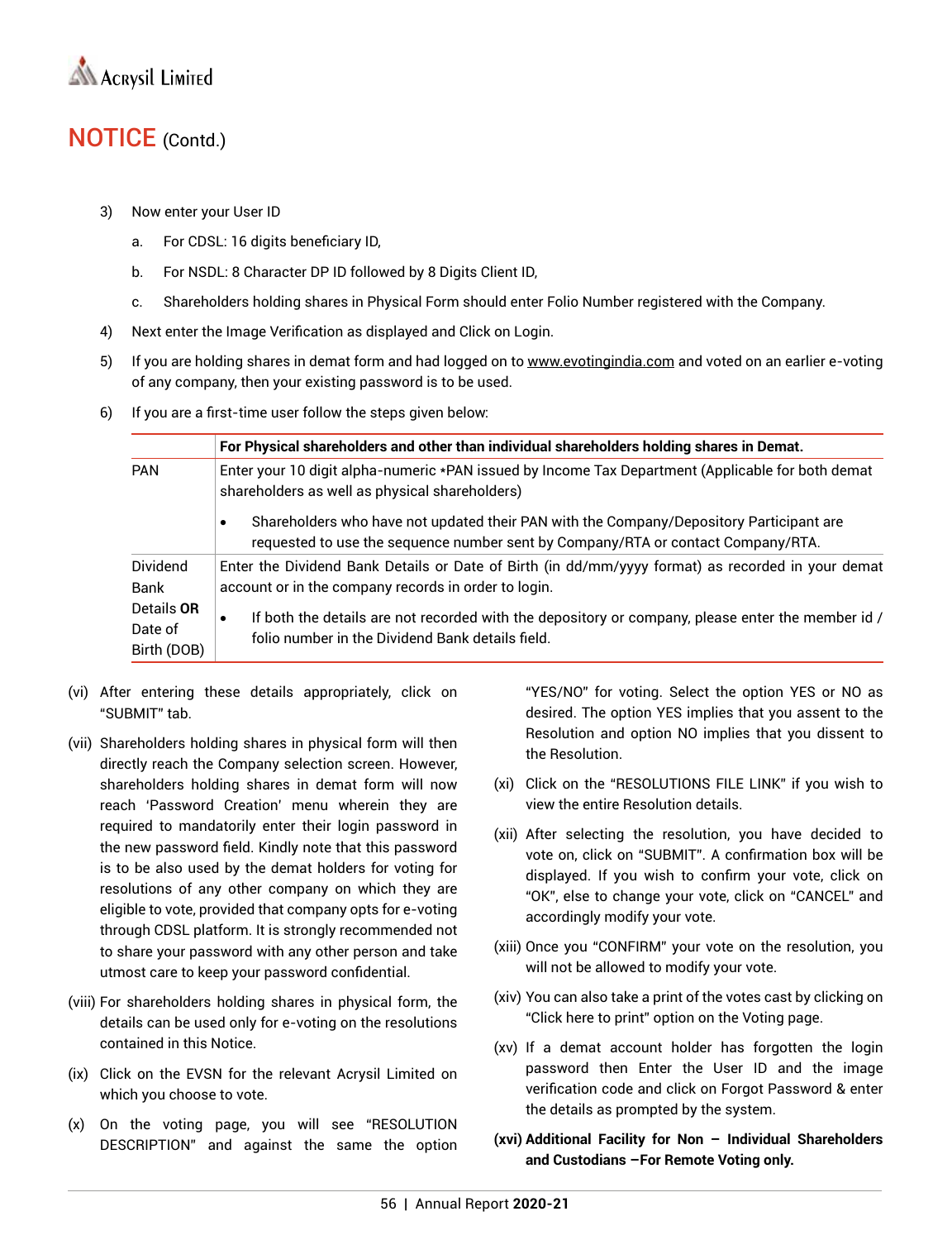- Non-Individual shareholders (i.e. other than Individuals, HUF, NRI etc.) and Custodians are required to log on to www.evotingindia.com and register themselves in the "Corporates" module.
- A scanned copy of the Registration Form bearing the stamp and sign of the entity should be emailed to helpdesk.evoting@cdslindia.com.
- After receiving the login details a Compliance User should be created using the admin login and password. The Compliance User would be able to link the account(s) for which they wish to vote on.
- The list of accounts linked in the login should be mailed to helpdesk.evoting@cdslindia.com and on approval of the accounts they would be able to cast their vote.
- A scanned copy of the Board Resolution and Power of Attorney (POA) which they have issued in favour of the Custodian, if any, should be uploaded in PDF format in the system for the scrutinizer to verify the same.
- Alternatively Non Individual shareholders are required to send the relevant Board Resolution/ Authority letter etc. together with attested specimen signature of the duly authorized signatory who are authorized to vote, to the Scrutinizer and to the Company at the email address viz; cs.al@acrysil. com, if they have voted from individual tab & not uploaded same in the CDSL e-voting system for the scrutinizer to verify the same.

#### **INSTRUCTIONS FOR SHAREHOLDERS ATTENDING THE AGM/EGM THROUGH VC/OAVM & E-VOTING DURING MEETING ARE AS UNDER:**

- 1. The procedure for attending meeting & e-Voting on the day of the AGM/ EGM is same as the instructions mentioned above for e-voting.
- 2. The link for VC/OAVM to attend meeting will be available where the EVSN of Company will be displayed after successful login as per the instructions mentioned above for e-voting.
- 3. Shareholders who have voted through Remote e-Voting will be eligible to attend the meeting. However, they will not be eligible to vote at the AGM/EGM.
- 4. Shareholders are encouraged to join the Meeting through Laptops / IPads for better experience.
- 5. Further shareholders will be required to allow Camera and use Internet with a good speed to avoid any disturbance during the meeting.
- 6. Please note that Participants Connecting from Mobile Devices or Tablets or through Laptop connecting via Mobile Hotspot may experience Audio/Video loss due to Fluctuation in their respective network. It is therefore recommended to use Stable Wi-Fi or LAN Connection to mitigate any kind of aforesaid glitches.
- 7. Shareholders who would like to express their views/ask questions during the meeting may register themselves as a speaker by sending their request in advance atleast **7 days prior to meeting** mentioning their name, demat account number/folio number, email id, mobile number at cs.al@acrysil.com. The shareholders who do not wish to speak during the AGM but have queries may send their queries in advance **7 days prior to meeting** mentioning their name, demat account number/folio number, email id, mobile number at cs.al@acrysil.com. These queries will be replied to by the company suitably by email.
- 8. Those shareholders who have registered themselves as a speaker will only be allowed to express their views/ ask questions during the meeting.
- 9. Only those shareholders, who are present in the AGM through VC/OAVM facility and have not casted their vote on the Resolutions through remote e-Voting and are otherwise not barred from doing so, shall be eligible to vote through e-Voting system available during the AGM.
- 10. If any Votes are cast by the shareholders through the e-voting available during the AGM and if the same shareholders have not participated in the meeting through VC/OAVM facility, then the votes cast by such shareholders shall be considered invalid as the facility of e-voting during the meeting is available only to the shareholders attending the meeting.

#### **PROCESS FOR THOSE SHAREHOLDERS WHOSE EMAIL/ MOBILE NO. ARE NOT REGISTERED WITH THE COMPANY/ DEPOSITORIES.**

1. For Physical shareholders- please provide necessary details like Folio No., Name of shareholder, scanned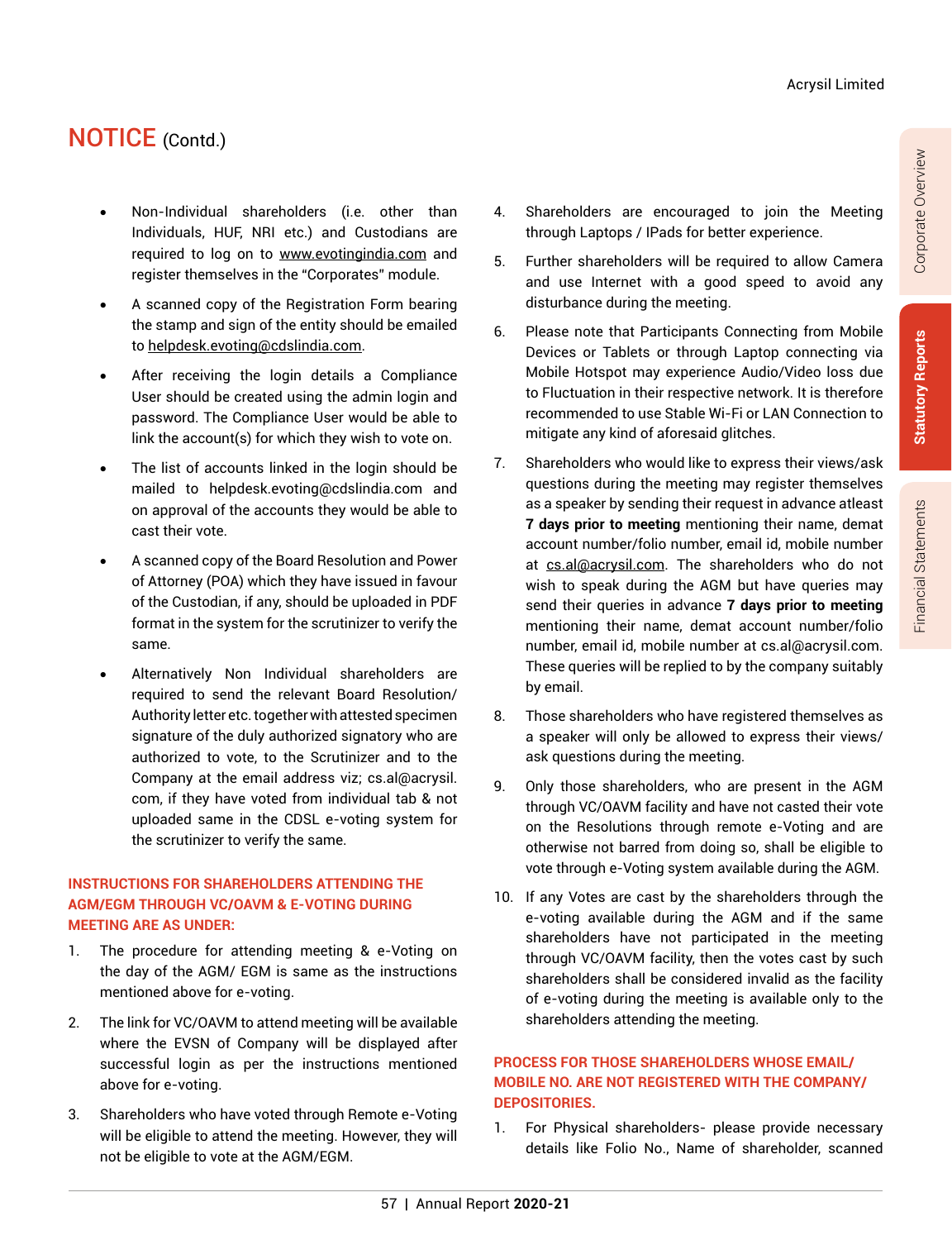

copy of the share certificate (front and back), PAN (self attested scanned copy of PAN card), AADHAR (self attested scanned copy of Aadhar Card) by email to **Company/RTA email id**.

- 2. For Demat shareholders -, Please update your email id & mobile no. with your respective Depository Participant (DP)
- 3. For Individual Demat shareholders Please update your email id & mobile no. with your respective Depository Participant (DP) which is mandatory while e-Voting & joining virtual meetings through Depository.

If you have any queries or issues regarding attending AGM & e-Voting from the CDSL e-Voting System, you can write an email to helpdesk.evoting@cdslindia.com or contact at 022- 23058738 and 022-23058542/43.

All grievances connected with the facility for voting by electronic means may be addressed to Mr. Rakesh Dalvi, Sr. Manager, (CDSL, ) Central Depository Services (India) Limited, A Wing, 25th Floor, Marathon Futurex, Mafatlal Mill Compounds, N M Joshi Marg, Lower Parel (East), Mumbai - 400013 or send an email to helpdesk.evoting@cdslindia.com or call on 022-23058542/43.

#### **PROCESS FOR THOSE SHAREHOLDERS WHOSE EMAIL ADDRESSES ARE NOT REGISTERED WITH THE DEPOSITORIES FOR OBTAINING LOGIN CREDENTIALS FOR E-VOTING FOR THE RESOLUTIONS PROPOSED IN THIS NOTICE:**

- 1. For Physical shareholders please provide necessary details like Folio No., Name of shareholder, scanned copy of the share certificate (front and back), PAN (selfattested scanned copy of PAN card), AADHAR (selfattested scanned copy of Aadhar Card) by email to Company/RTA email id.
- 2. For Demat shareholders please provide Demat account details (CDSL-16 digit beneficiary ID or NSDL-16 digit DPID + CLID), Name, client master or copy of Consolidated Account statement, PAN (self-attested scanned copy of PAN card), AADHAR (self-attested scanned copy of Aadhar Card) to Company/RTA email id.

#### **INSTRUCTIONS FOR SHAREHOLDERS ATTENDING THE AGM THROUGH VC/OAVM ARE AS UNDER:**

1. Shareholder will be provided with a facility to attend the AGM through VC/OAVM through the CDSL e-Voting system. Shareholders may access the same at https:// www.evotingindia.com under shareholders/members login by using the remote e-voting credentials. The link for VC/OAVM will be available in shareholder/members login where the EVSN of Company will be displayed.

- 2. Shareholders are encouraged to join the Meeting through Laptops / Ipads for better experience.
- 3. Further shareholders will be required to allow Camera and use Internet with a good speed to avoid any disturbance during the meeting.
- 4. Please note that Participants Connecting from Mobile Devices or Tablets or through Laptop connecting via Mobile Hotspot may experience Audio/Video loss due to Fluctuation in their respective network. It is therefore recommended to use Stable Wi-Fi or LAN Connection to mitigate any kind of aforesaid glitches.
- 5. Shareholders who would like to express their views/ ask questions during the meeting may register themselves as a speaker by sending their request in advance between 9.00 a.m. on Tuesday, Sept 14, 2021 to 5.00 p.m. on Wednesday, Sept 15, 2021 mentioning their name, demat account number/ folio number, email-id, mobile number at cs.al@acrysil.com. The shareholders who do not wish to speak during the AGM but have queries may send their queries in advance till 5.00 p.m. on Sept 15, 2021 mentioning their name, demat account number/ folio number, email id, mobile number at cs.al@acrysil.com. These queries will be replied to by the Company suitably by email.
- 6. Those shareholders who have registered themselves as a speaker will only be allowed to express their views/ ask questions during the meeting.

#### **INSTRUCTIONS FOR SHAREHOLDERS FOR E-VOTING DURING THE AGM ARE AS UNDER:-**

- 1. The procedure for e-Voting on the day of the AGM is same as the instructions mentioned above for Remote e-voting.
- 2. Only those shareholders, who are present in the AGM through VC/OAVM facility and have not casted their vote on the Resolutions through remote e-Voting and are otherwise not barred from doing so, shall be eligible to vote through e-Voting system available during the AGM.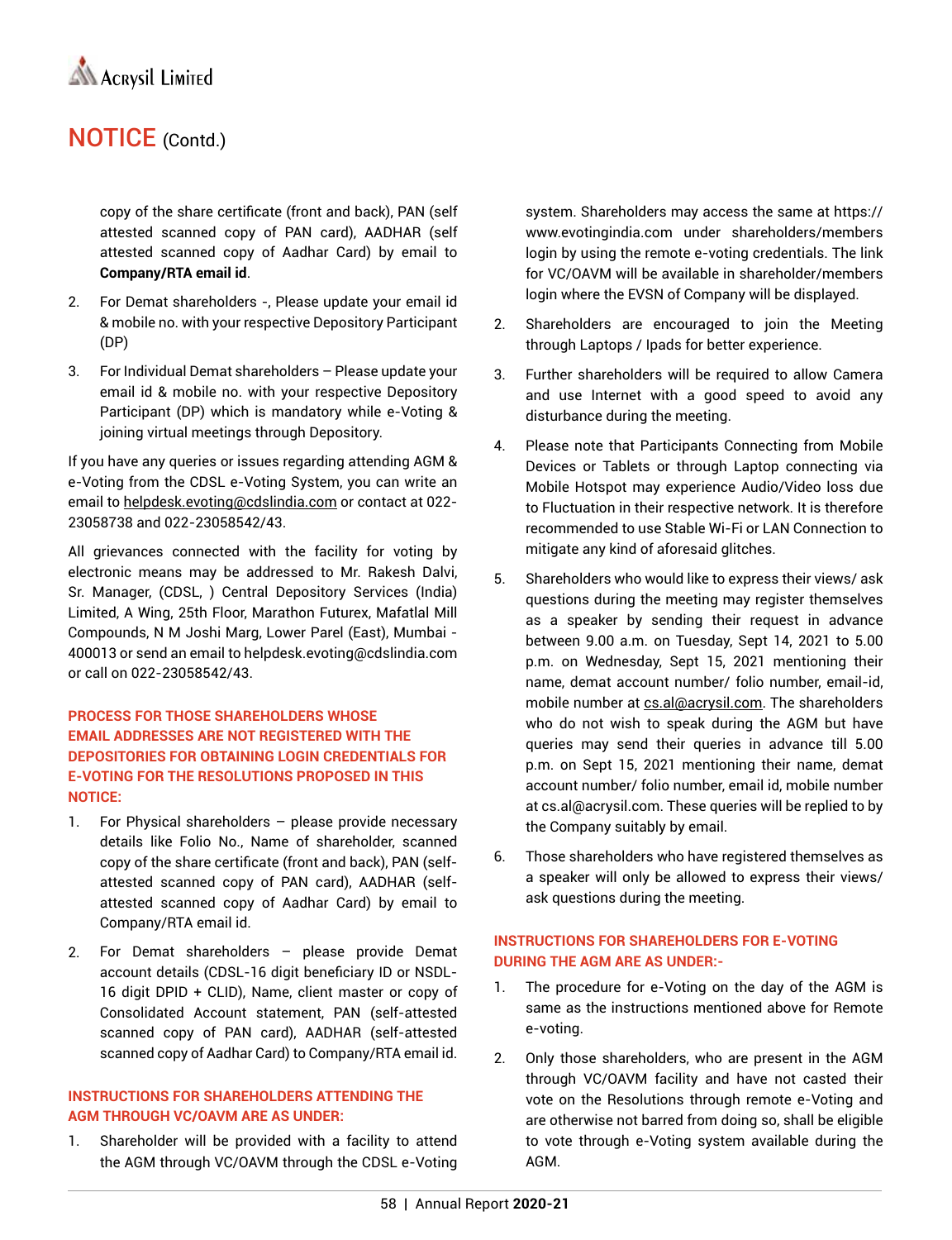Corporate Overview

Corporate Overview

Financial Statements **Statutory Reports** 

**Financial Statements** 

**Statutory Reports** 

# NOTICE (Contd.)

- 3. If any Votes are cast by the shareholders through the e-voting available during the AGM and if the same shareholders have not participated in the meeting through VC/OAVM facility, then the votes cast by such shareholders shall be considered invalid as the facility of e-voting during the meeting is available only to the shareholders attending the meeting.
- 4. Shareholders who have voted through Remote e-Voting will be eligible to attend the AGM. However, they will not be eligible to vote at the AGM.

#### (xviii) **Note for Non – Individual Shareholders and Custodians**

- Non-Individual shareholders (i.e. other than Individuals, HUF, NRI etc.) and Custodians are required to log on to www.evotingindia.com and register themselves in the "Corporates" module
- A scanned copy of the Registration Form bearing the stamp and sign of the entity should be emailed to helpdesk.evoting@cdslindia.com
- After receiving the login details a Compliance User should be created using the admin login and password. The Compliance User would be able to link the account(s) for which they wish to vote on
- The list of accounts linked in the login should be mailed to helpdesk.evoting@cdslindia.com and on approval of the accounts they would be able to cast their vote
- A scanned copy of the Board Resolution and Power of Attorney (POA) which they have issued in favor of the Custodian, if any, should be uploaded in PDF format in the system for the scrutinizer to verify the same
- Alternatively Non Individual shareholders are required to send the relevant Board Resolution/ Authority letter etc. together with attested specimen signature of the duly authorised signatory who are authorised to vote, to the Scrutinizer and to the Company at the email address viz; cs.al@acrysil. com, if they have voted from individual tab & not uploaded same in the CDSL e-voting system for the scrutinizer to verify the same

In case you have any queries or issues regarding attending AGM & e-voting from the e-Voting System, you may refer the Frequently Asked Questions ("FAQs") and e-voting manual available at www.evotingindia. com, under help section or write an email to helpdesk. evoting@cdslindia.com or contact Mr. Nitin Kunder (022-23058738) or Mr. Mehboob Lakhani (022- 23058543) or Mr. Rakesh Dalvi (022-23058542).

All grievances connected with the facility for voting by electronic means may be addressed to Mr. Rakesh Dalvi, Manager, (CDSL) Central Depository Services (India) Limited, A Wing,  $25<sup>th</sup>$  Floor, Marathon Futurex, Mafatlal Mill Compounds, N M Joshi Marg, Lower Parel (East), Mumbai – 400013 or send an email to helpdesk. evoting@cdslindia.com or call on 022-23058542/43.

#### **PROCEDURE FOR INSPECTION OF DOCUMENTS:**

The Register of Directors and Key Managerial Personnel and their shareholding maintained under Section 170 of the Act, the Register of Contracts or Arrangements in which the directors are interested, maintained under Section 189 of the Act, and the relevant documents referred to in the Notice will be available electronically for inspection by the members during the AGM.

All documents referred to in the Notice will also be available electronically for inspection without any fee by the members from the date of circulation of this Notice up to the date of AGM. Members seeking to inspect such documents can send an email to cs.al@acrysil.com.

By order of the Board of Directors For Acrysil Limited

#### Neha Poddar

Company Secretary and Compliance Officer

Place: Mumbai Date: August 05, 2021

#### **Registered Office:**

B-307, Citi Point, J. B. Nagar, Andheri - Kurla Road, Andheri (East), Mumbai - 400 059. Tel.: 022-4015 7817/18 CIN: L26914MH1987PLC042283 Email: cs.al@acrysil.com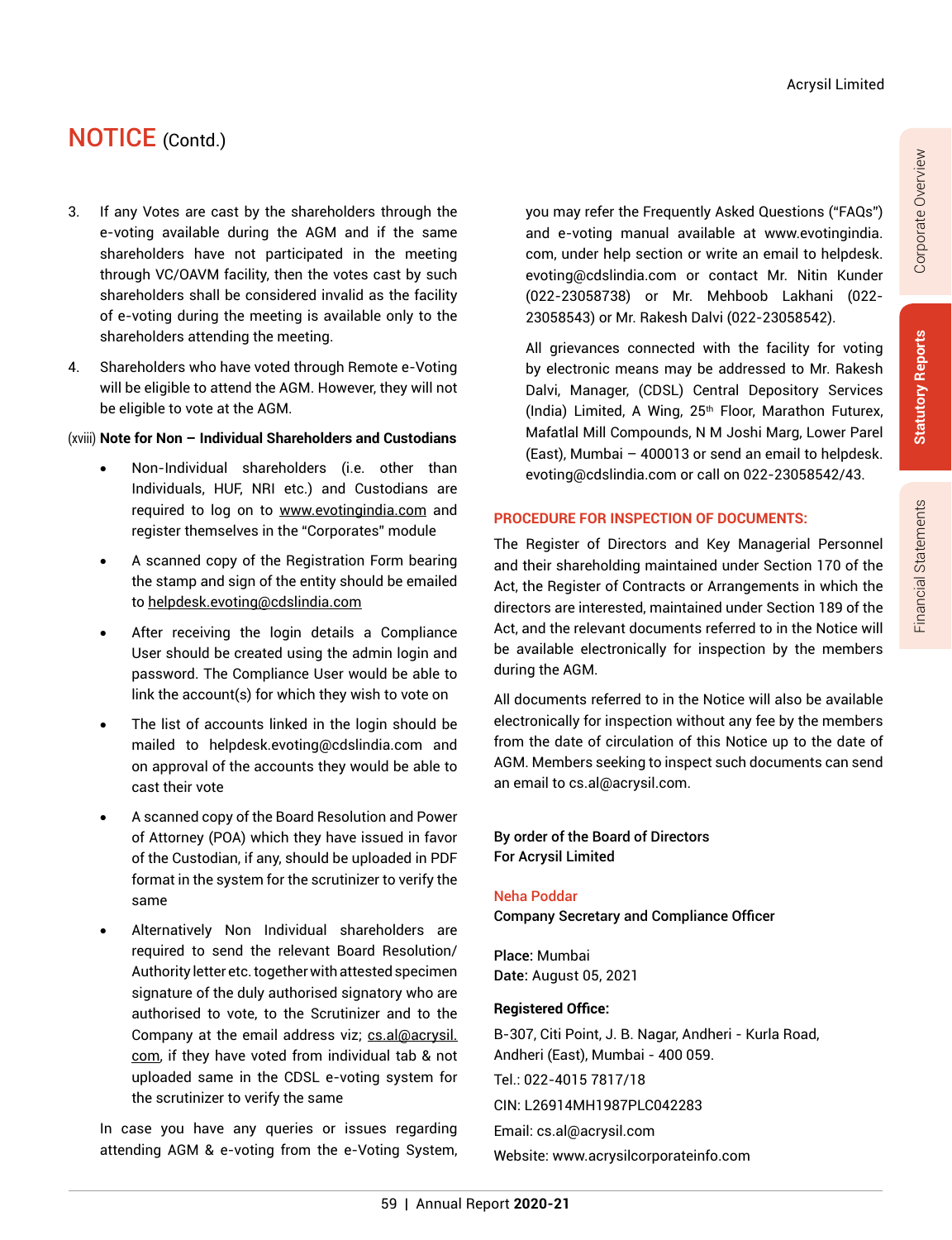#### **EXPLANATORY STATEMENT:**

The following Statement sets out all material facts relating to the Special Business mentioned in the Notice:

#### **Item No.4:**

The Board of Directors of the Company, on the recommendation of the Audit Committee approved the appointment and remuneration of M/s. S. K. Rajani & Co., Cost Accountants as Cost Auditor to conduct the audit of the cost records of the Company's manufacturing units at Bhavnagar for the Financial Year ending March 31, 2022.

In accordance with the provisions of Section 148 of the Companies Act, 2013 read with the Companies (Audit and Auditors) Rules, 2014, the remuneration payable to the Cost Auditor needs to be ratified by the Members of the Company. Accordingly, ratification of the Members is sought as referred to in the Resolution at Item No.4 of the Notice of the payment of the remuneration amounting to  $\bar{\tau}$ 1,10,000/- (Rupees One lakh and ten thousand only) for Cost Audit plus taxes as applicable and re-imbursement of out of pocket expenses payable to the Cost Auditor for the Financial Year ending March 31, 2022.

None of the Directors or key managerial personnel or their relatives are concerned or interested, directly or indirectly, financially or otherwise, in these resolutions except to the extent of their respective shareholding, if any, in the Company.

The Board recommends passing of the Ordinary Resolution as set out in Item No. 4 of this Notice for ratification by the Members.

#### **Item No.5 & 6:**

Vide special resolutions dated September 24, 2016, passed by the members at the 29<sup>th</sup> Annual General Meeting of the Company had accorded their consent to the Board of Directors to borrow money(ies) for the purposes of the Company's Business not exceeding  $\overline{3}150$  Crore (including the temporary loans obtained / to be obtained from the Company's bankers in the ordinary course of business) in terms of Section 180(1)(c) of the Companies Act, 2013 ('the Act') and creation of mortgages, charges, liens, hypothecation and/or other securities of the Company's assets and properties, both present and future, whether movable or immovable, including the whole or substantially the whole of the Company's undertaking or undertakings, for securing the borrowings up to a limit of  $\bar{z}$ 150 Crore in terms of Section 180(1)(a) of the Act.

Considering the future business plan of the Company and to meet funding requirements for its business, the Board of Directors may need to resort to further borrowings from time to time, inter alia, by way of loans/financial assistance from various bank(s)/financial institution(s) and other lender(s), issue of debentures/bonds/commercial paper or other debt instruments and through acceptance of fixed deposits and inter-corporate deposits. These borrowings may also have to be secured by creation of mortgages, charges, liens, hypothecation and/or other securities of the Company's assets and properties, both present and future, whether movable or immovable, including the whole or substantially the whole of the Company's undertaking or undertakings, in favour of such bank(s)/financial institution(s)/other lender(s)/debenture trustee/security trustee/ fixed deposits trustee.

Accordingly, it is proposed to seek approval of the members of the Company for enhancing the limits of borrowing and creation of charge/security on the Company's assets with respect to borrowing from the existing limit of  $\overline{\tau}$ 150 Crore to ₹250 Crore.

None of the Directors or key managerial personnel or their relatives are concerned or interested, directly or indirectly, financially or otherwise, in these resolutions except to the extent of their respective shareholding, if any, in the Company.

The Board recommends passing of the Special Resolutions as set out in item nos. 5 and 6 of this Notice.

#### **Item No.7**

Mr. Chirag A. Parekh (DIN: 00298807) was appointed by the Shareholders as Chairman and Managing Director at their 32nd Annual General Meeting held on September 13, 2019 for a period of three years. In supersession of the special resolution passed earlier at the 32<sup>nd</sup> Annual General Meeting held on September 13, 2019 for the un-expired period of his term of appointment i.e. from November 1, 2021 to October 31, 2022 and considering his contribution in overall growth and performance of the Company, the Board of Directors of the Company ("Board"), at its meeting held on August 05, 2021 has, subject to the approval of members, re-appointed him for a period of three years with effect from November 1, 2021 to October 31, 2024, on the terms and conditions including remuneration as recommended by the Nomination & Remuneration Committee/Board on August 5, 2021.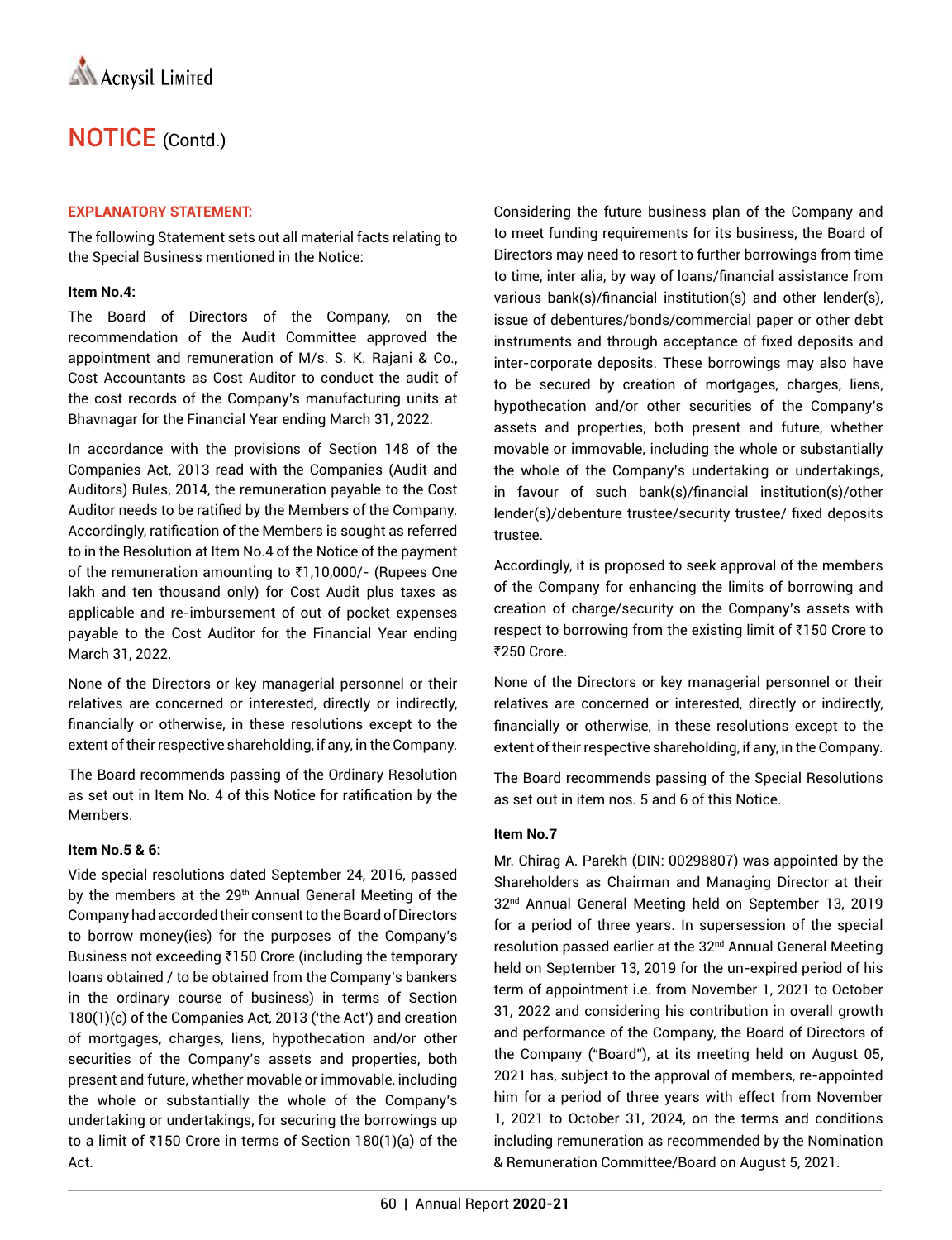The re-appointment of Mr. Chirag A. Parekh (DIN: 00298807) as the Managing Director of the Company shall require the approval of the shareholders by way of passing of Special Resolution pursuant to the provisions of Sections 196, 197, 198, 203 and other applicable provisions, if any of the Companies Act, 2013 and the Rules made there under (including any statutory modification(s) or re-enactment(s) thereof for the time being in force), read with Schedule V to the Companies Act, 2013.

The remuneration, allowances and perquisites payable to the above mentioned Director is given below:

#### **I. Basic SALARY**

**BASIC SALARY: ₹1,68,00,000/- per annum (in the range** of ₹1,68,00,000/- p.a. – ₹2,64,00,000/- p.a.) during his 3 year tenure.

#### **II. OTHER ALLOWANCES/PERQUISITES**

(a) Other Allowances/ Perquisites: ₹1,68,00,000/per annum (in the range of  $\bar{\tau}$ 1,68,00,000/- p.a. – `2,64,00,000/- p.a.) during his 3 year tenure.

The perquisites and allowances shall be evaluated, wherever applicable, as per the provisions of Income-tax Act, 1961 or any rules thereunder or any statutory modification(s) or re-enactment thereof; in the absence of any such rules, perquisites and allowances shall be evaluated at actual cost.

- (b) Company's car and telephone (including mobile) at residence and reimbursement of expenses incurred by him for official duties shall not be included in the computation of perquisites for the purpose of calculating the said ceilings.
- (c) Company's contribution to Provident Fund is not taxable under the Income tax Act, gratuity payable as per the Rules of the Company (within limit of 12% of the basic salary every year) and encashment of leave as per the Rules of the Company.

#### **III. COMMISSION**

In addition to the salary, perquisities and allowances as set out above, Mr. Chirag A. Parekh will be entitled to receive

Commission @ 2% based on the Profits calculated as per Section 198 of the Companies Act, 2013.

#### **IV. OTHER TERMS**

- (a) Reimbursement of entertainment and/or travelling, hotel and other expenses actually incurred by him in the performance of duties.
- (b) Mr. Chirag A. Parekh shall not be entitled for sitting fees for attending meetings of the Board of Directors of the Company or Board Committees so long as he functions as the Managing Director of the Company.
- (c) The tenure of the Managing Director may be terminated by either party by giving to the other party ninety days' notice in writing.
- (d) In the event of any dispute or difference arising at any time between Mr. Chirag A. Parekh and the Company in respect of the Agreement or the construction thereof, the same will be submitted to and be decided by Arbitration in accordance with the provisions of the Arbitration and Conciliation Act, 1996.
- (e) The Board may grant annual increments and revise the Salary within the aforesaid range by granting one or more increments in the above range, having regard to the merits and the Company's performance. The Fixed Salary can be paid as basic salary and various allowances as per the policies of the Company.

Mr. Chirag A. Parekh satisfies all the conditions set out in Part-I of Schedule V to the Act as also conditions set out under Section 196(3) of the act for being eligible for his re-appointment. He is not disqualified from being appointed as Director in terms of Section 164 of the Act.

Disclosure as required under Schedule V to the Companies Act, 2013 is given hereunder: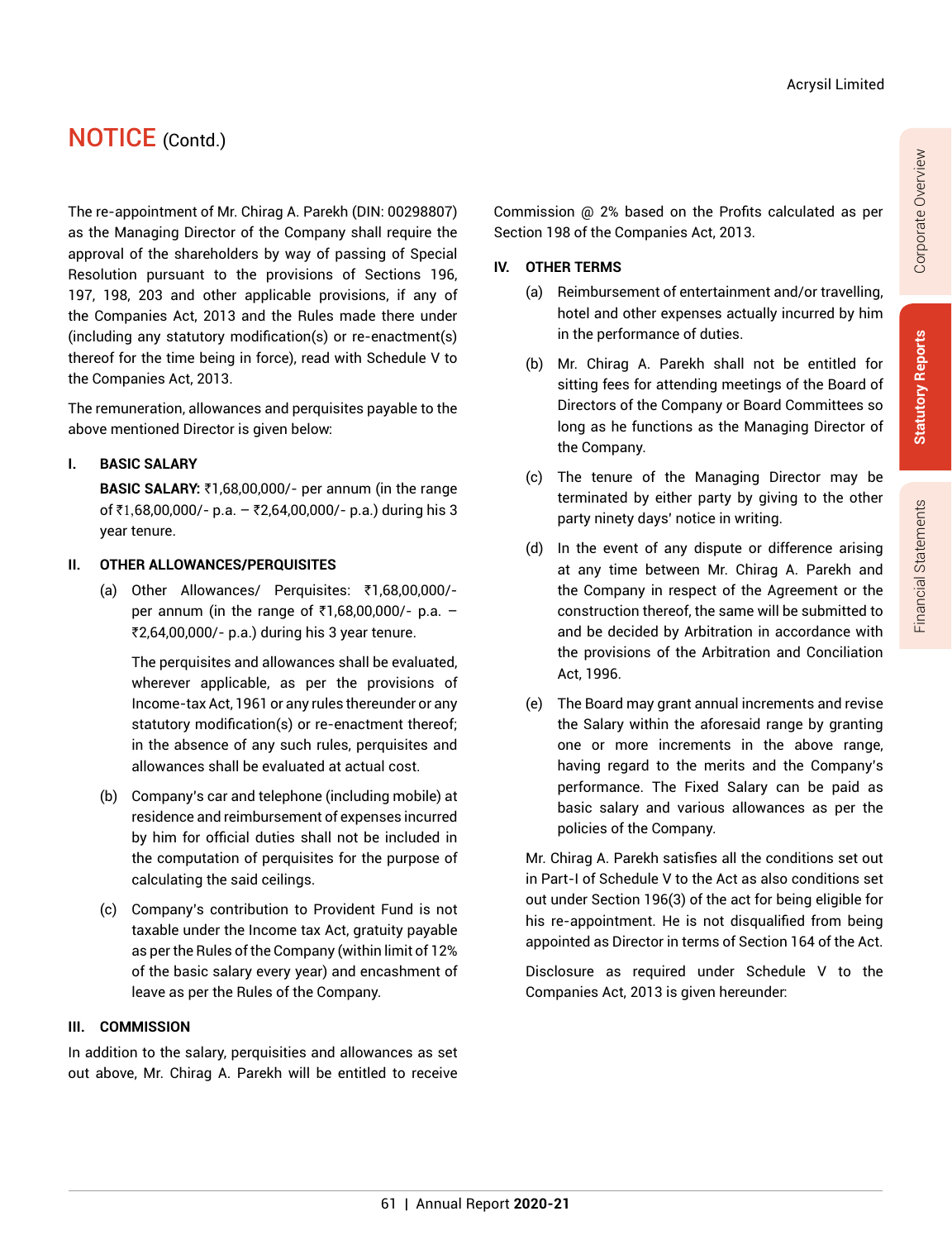#### **I. GENERAL INFORMATION**

| No.           | <b>Particulars</b>                                                                                                                                            |                                         |                               |                               |
|---------------|---------------------------------------------------------------------------------------------------------------------------------------------------------------|-----------------------------------------|-------------------------------|-------------------------------|
|               | Nature of Industry                                                                                                                                            | Manufacturing of Quartz Kitchen Sinks   |                               |                               |
| $\mathcal{P}$ | Date or expected date of commencement of<br><b>Commercial Production.</b>                                                                                     | The Company is incorporated since 1987. |                               |                               |
| 3             | In case of new companies, expected date of<br>commencement of activities as per project<br>approved by financial institutions appearing in the<br>prospectus. | Not Applicable                          |                               |                               |
| 4             | Financial performance based on given indications.<br>Revenue from operations (net)                                                                            | <b>March 31, 2021</b><br>(₹in Lakhs)    | March 31, 2020<br>(₹in Lakhs) | March 31, 2019<br>(₹in Lakhs) |
|               | Profit before Tax<br>Net Profit After Tax                                                                                                                     | 24.834.13                               | 21,437.31                     | 19.875.60                     |
|               |                                                                                                                                                               | 3.876.46                                | 1.821.00                      | 1.667.94                      |
|               |                                                                                                                                                               | 2.662.64                                | 1,279.13                      | 1.178.40                      |
| 5             | Foreign investments or collaborators, if any                                                                                                                  | Not Applicable                          |                               |                               |

#### **II. INFORMATION ABOUT THE APPOINTEE**

| <b>No</b>      | <b>Particulars</b>                                                                                                                                                                                                                 |                                                                                                                                                                                                                                                                                                                                                                                                                                                                                                                                                                                                       |
|----------------|------------------------------------------------------------------------------------------------------------------------------------------------------------------------------------------------------------------------------------|-------------------------------------------------------------------------------------------------------------------------------------------------------------------------------------------------------------------------------------------------------------------------------------------------------------------------------------------------------------------------------------------------------------------------------------------------------------------------------------------------------------------------------------------------------------------------------------------------------|
|                | <b>Background Details</b>                                                                                                                                                                                                          | Mr. Chirag A. Parekh has joined the Company in 1993 and has been the<br>Managing Director of the Company since 2002. He has been responsible for<br>driving the growth and profitability of the organisation. He holds a degree<br>in Bachelor of Business Administration (B.B.A.) from European University.                                                                                                                                                                                                                                                                                          |
|                |                                                                                                                                                                                                                                    | He is leading the Company for more than two decades now. He has strong<br>business acumen, vast technical and commercial experience.                                                                                                                                                                                                                                                                                                                                                                                                                                                                  |
| $\overline{2}$ | Past Remuneration / Perquisites                                                                                                                                                                                                    | ₹200 Lakhs                                                                                                                                                                                                                                                                                                                                                                                                                                                                                                                                                                                            |
| 3              | <b>Recognition or Awards</b>                                                                                                                                                                                                       | Under his able leadership, the Company was recognised as "Forbes Asia<br>Best under a Billion Company" in the year 2020. He has also received<br>recognition for his contribution to manufacturing innovation and design at<br>the Industry 2.0 Manufacturing Innovation Conclave'12.                                                                                                                                                                                                                                                                                                                 |
| 4              | Job Profile and His Suitability                                                                                                                                                                                                    | Mr. Chirag Parekh has joined the Company in 1993. The turnover and profits<br>of the Company have been increasing consistently over the years. The<br>growth in the Company's operations can, to a large extent, be attributable<br>to the dynamism and relentless efforts of Mr. Chirag Parekh. Several<br>new initiatives have been and are being taken to further the growth and<br>the profitability of the Company. Taking into consideration his expertise,<br>Mr. Chirag Parekh is best suited for the responsibilities currently assigned<br>to him by the Board of Directors of the Company. |
| 5              | Remuneration/perquisites proposed                                                                                                                                                                                                  | Salary in the range of: (w.e.f. November 1, 2021)<br>Basic Salary - ₹168 Lakhs p.a.<br>Other Allowances/perquisites - ₹168 Lakhs p.a.                                                                                                                                                                                                                                                                                                                                                                                                                                                                 |
| 6              | Comparative remuneration profile<br>with respect to industry, size of the<br>Company, profile of the position and<br>person (in case of expatriates the<br>relevant details would be with respect<br>to the country of his origin) | Taking into consideration the size of the Company, the profile of the<br>appointee, his responsibilities, the industry benchmarks, the remuneration<br>proposed to be paid is commensurate with the remuneration packages paid<br>to similar senior level counterpart(s) in other companies in the industry.                                                                                                                                                                                                                                                                                          |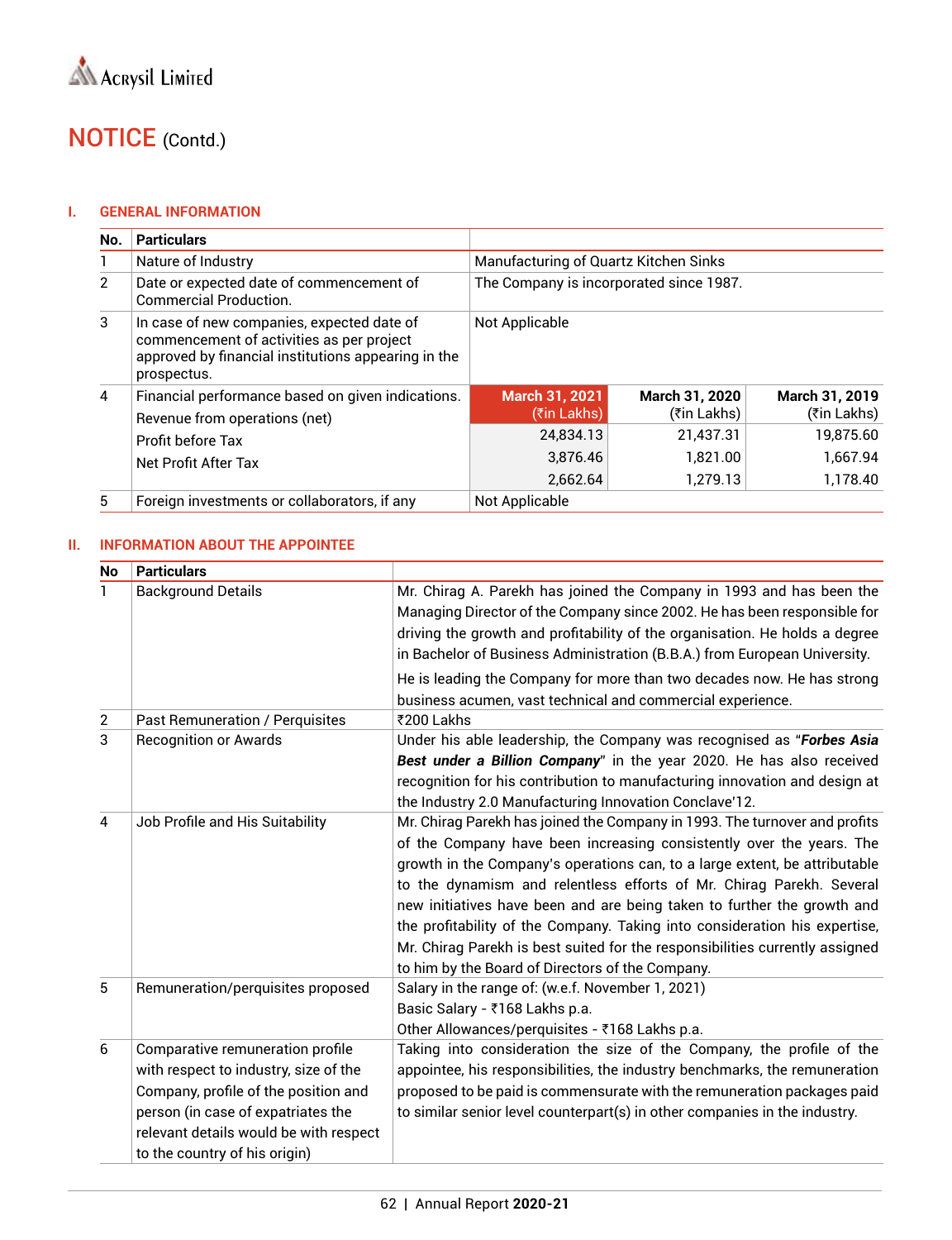| <b>No</b> | <b>Particulars</b>                 |                                                                            |
|-----------|------------------------------------|----------------------------------------------------------------------------|
|           | Pecuniary relationship directly or | Besides the remuneration proposed to be paid to him, the Managing          |
|           | indirectly with the Company, or    | Director does not have any other pecuniary relationship with the Company   |
|           | relationship with the managerial   | or relationship with the managerial personnel. Mr. Chirag A. Parekh is the |
|           | personnel, if any,                 | Promoter of the Company. Mr. Chirag A. Parekh, Chairman and Managing       |
|           |                                    | Director holds 86,33,480 equity shares of the share capital of the Company |

#### **III. OTHER INFORMATION**

| NO.           | <b>PARTICULARS</b>                                                   |                                                                                                                                                                                                                                                                                                                                                                                                                                                            |
|---------------|----------------------------------------------------------------------|------------------------------------------------------------------------------------------------------------------------------------------------------------------------------------------------------------------------------------------------------------------------------------------------------------------------------------------------------------------------------------------------------------------------------------------------------------|
|               | Reasons of loss or inadequate profits                                | The Company has consistent track record of profitability and there is no<br>loss in the Company. However, the remuneration proposed to be paid to<br>Mr. Chirag A. Parekh, Managing Director of the Company as per the limit<br>prescribed under Section 197 read with Schedule V of Companies Act, 2013<br>is in excess of Net Profit computed under Section 198 and as prescribed in<br>Part II of Schedule II of Schedule V of the Companies Act, 2013. |
| $\mathcal{P}$ | Steps taken or proposed to be taken for<br>improvement.              | It has been endeavor of the Company to penetrate into existing as well as<br>new export markets. The Company is continuously increasing its production<br>capacity and thereby increasing the volumes of its business with focus on<br>quality of its products. The Company is also making every effort to reduce<br>cost and increase the overall efficiency, which will result increase in overall<br>profitability of the Company.                      |
| 3             | Expected increase in productivity and<br>profits in measurable terms | The Company is expecting growth in the turnover and profit due to expansion<br>of production capacities and expecting to do good Export turnover in future.                                                                                                                                                                                                                                                                                                |

#### **IV. DISCLOSURES**

- 1. Remuneration package of the managerial person: Fully described in the explanatory statement as stated above.
- 2. Disclosures in the Board of Directors' report under the heading 'Corporate Governance' included in Annual Report 2020-21: The requisite details of remuneration etc. of Directors are included in the Corporate Governance Report, forming part of the Annual Report of FY 2020-21 of the Company

Except Mr. Chirag A. Parekh, none of the other Directors or key managerial personnel or their relatives are concerned or interested, directly or indirectly, financially or otherwise, in these resolutions except to the extent of their respective shareholding, if any, in the Company.

The Board recommends passing of the Special Resolution as set out in item nos. 7 of this Notice

#### **Item No.8**

As a part of the growth strategy and to augment the longterm resources of the Company for meeting funding requirements of its business activities and general corporate and other purposes, the Board of Directors of the Company ("Board"), at its Meeting held on August 05, 2021, approved the issue of Equity Shares or other Eligible Securities as defined under Regulation 171(a) of SEBI ICDR Regulations, to Qualified Institutional Buyers as defined under the SEBI ICDR Regulations ("QIBs") for an amount upto ₹150 Crore (Rupees one hundred and fifty Crore only) for cash in one or more tranches, through a Qualified Institutional Placement ("QIP"), under the SEBI ICDR Regulations. The issue/allotment of Equity Shares or Eligible Securities may be consummated in one or more tranches at such time or times and at such price, whether at a discount or premium to market price and on such terms and conditions as the Board (hereinafter referred to as the "Board" which term shall deemed to include any Committee(s) constituted/to be constituted by the Board) may in its absolute discretion decide, taking into consideration prevailing market conditions and other relevant factors and wherever necessary in consultation with advisors, book running lead managers and such other authority or authorities as may be necessary and subject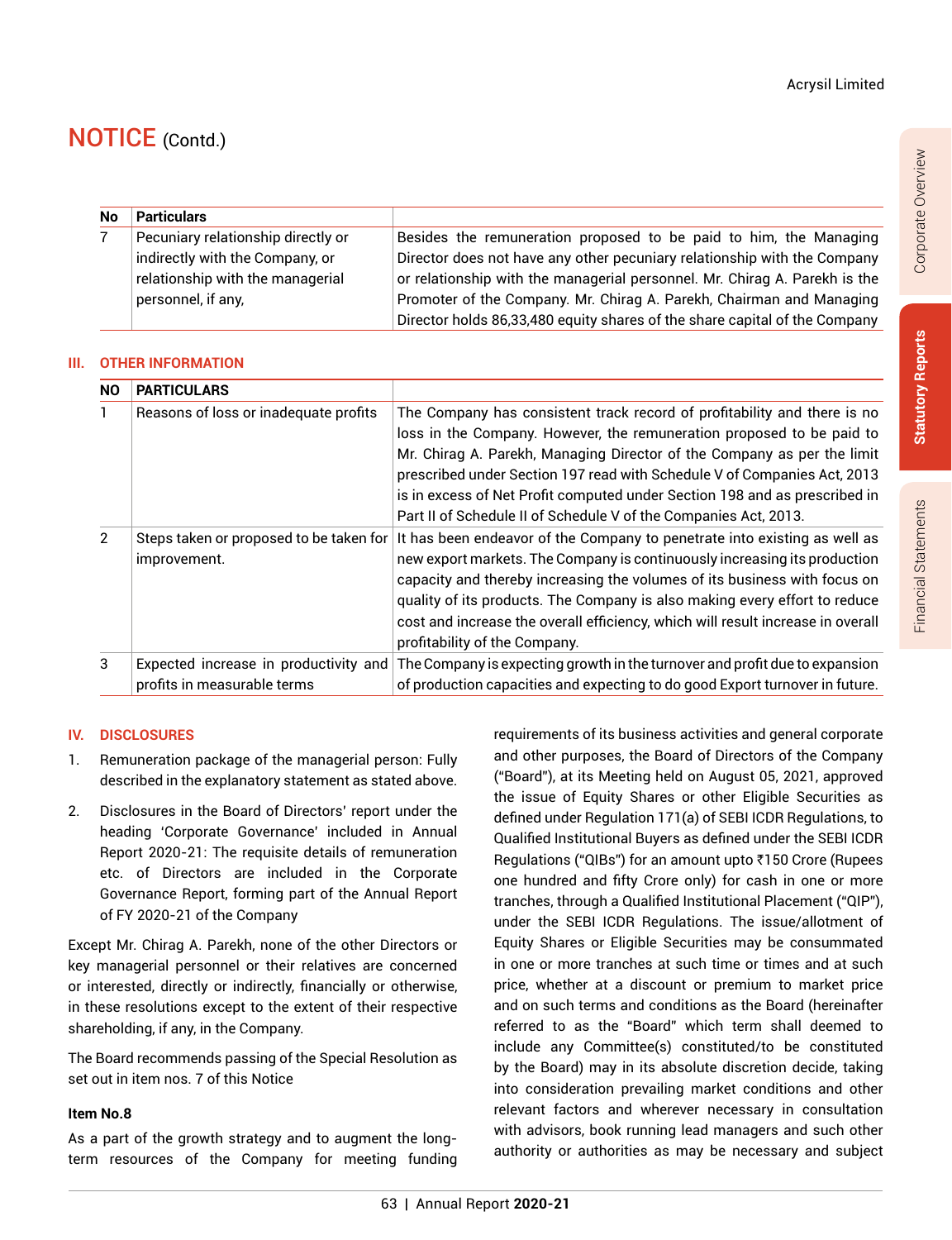

to, as applicable, the SEBI ICDR Regulations, and other applicable guidelines, notifications, rules and regulations, each as amended.

The proposed QIP may result in the issuance of Equity Shares or Eligible Securities to investors who may not be Members of the Company. Therefore, consent of the Members is being sought by passing a special resolution as set out in the Notice, pursuant to applicable provisions of the Companies Act, 2013, the SEBI Listing Regulations, the SEBI ICDR Regulations and any other law for the time being in force and being applicable.

Since, the pricing and other terms of the QIP cannot be decided, except at a later stage, an enabling resolution is being passed to give adequate flexibility and discretion to the Board to finalize the terms of the Equity Shares or Eligible Securities that may be issued to the QIBs in the QIP. The pricing shall be freely determined subject to such price not being less than the price calculated in accordance with Chapter VI of the SEBI ICDR Regulations.

The Board in accordance with applicable law and in consultation with book running lead managers, may offer a discount of not more than 5% or such percentage as permitted under applicable law on the floor price determined pursuant to the SEBI ICDR Regulations (i.e. not less than the average of the weekly high and low of the closing prices of the equity shares quoted on a stock exchange during the two weeks preceding the 'Relevant Date').

The 'Relevant Date', in case of allotment of Equity Shares will be the date when the Board decides to open the QIP for subscription and in case of allotment of eligible convertible securities, either the date of the Meeting in which the Board or decides to open the issue of such convertible securities or the date on which the holders of such convertible securities become entitled to apply for the Equity Shares.

The allotment of Equity Shares or other Eligible Securities shall be completed within 365 days from the date of resolution passed by the Members.

The Equity Shares shall rank pari passu in all respects, including in respect of entitlement to dividend with the existing equity shares, as may be provided under the terms of the QIP, and in accordance with the provisions of the placement document(s).

The Eligible Securities or Equity Shares shall not be eligible to be sold for a period of one year from the date of allotment, except on a recognised stock exchange, or except as may be permitted under the SEBI ICDR Regulations from time to time.

Pursuant to Sections 42, 62 and other applicable provisions of the Companies Act, 2013, Companies (Prospectus and Allotment of Securities) Rules, 2014, the Companies (Share Capital and Debentures) Rules, 2014 and other applicable provisions, if any (including any amendments, statutory modification(s) and/ or re-enactment thereof for the time being in force), the SEBI ICDR Regulations and the SEBI Listing Regulations, approval of Members is required to be obtained by way of a special resolution.

Accordingly, the Board of Directors recommends passing of the special resolution set out in the Notice.

None of the promoters or Directors will participate either in the offer or separately in furtherance of the objects.

None of the Directors or key managerial personnel or their relatives are concerned or interested, directly or indirectly, financially or otherwise, in these resolutions except to the extent of their respective shareholding, if any, in the Company.

The Board recommends passing of the Special Resolution as set out in item nos. 8 of this Notice

By order of the Board of Directors For Acrysil Limited

#### Neha Poddar

Company Secretary and Compliance Officer

Place: Mumbai Date: August 05, 2021

#### **Registered Office:**

B-307, Citi Point, J. B. Nagar, Andheri - Kurla Road, Andheri (East), Mumbai - 400 059. Tel.: 022-4015 7817/18, CIN: L26914MH1987PLC042283 Email: cs.al@acrysil.com Website: www.acrysilcorporateinfo.com